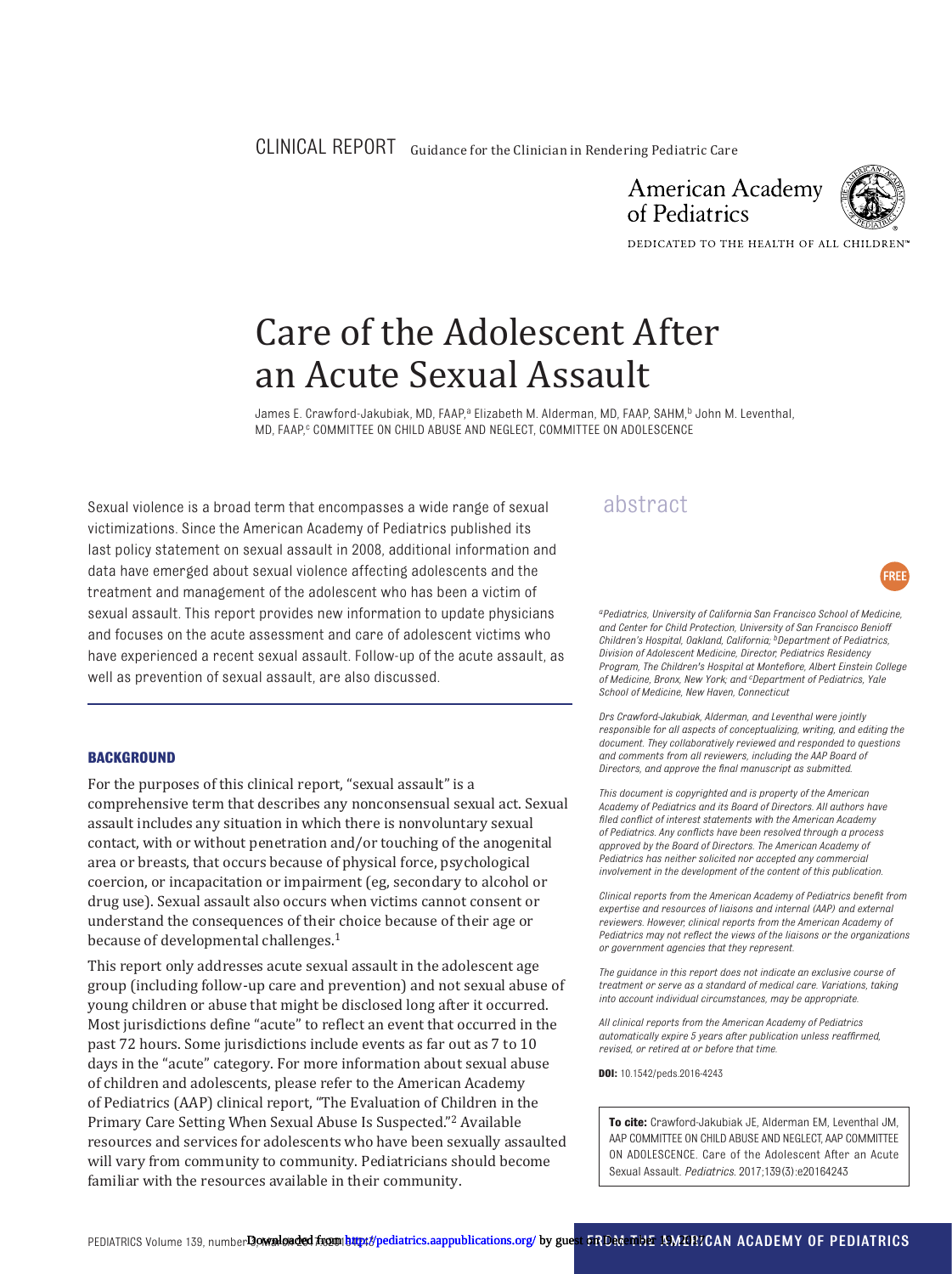#### **EPIDEMIOLOGY**

National data show that teenagers and young adults ages 12 to 34 years have the highest rates of being sexually assaulted of any age group.<sup>3</sup> Annual rates of sexual assault were reported in 2012 (for 2011) by the US Department of Justice to be 0.9 per 1000 persons 12 years and older (male and female). From 2002 to 2011, there has been an overall decrease of 37% in rape/sexual assaults, including a 10% decrease in 2010 to 2011.<sup>3,4</sup> A survey of 1200 middle- and high-school students identified that 18% of girls and 12% of boys had an unwanted sexual experience during adolescence.<sup>5</sup> In 2014, the White House published a report of a task force appointed to protect college students from sexual assault.<sup>6</sup> Sexual assaults occur frequently on college campuses; a 2009 study showed that 20% of women report being sexually assaulted while in college, typically in their first 2 years.<sup>7</sup> In almost 80% of the cases, the perpetrator is someone the woman knows, rather than a stranger. More recently, the Association of American Universities released a study surveying 27 institutions of higher education, reporting that almost 12% of female and male college students say they experienced nonconsensual sexual contact by threat of physical force, by actual physical force, or while incapacitated. 8 The percentage of female respondents reporting sexual assault or misconduct was 23%. Perpetrators have been classmates, friends, ex-partners, and acquaintances. 9 Statistics on sexual assault may reflect substantial underreporting. In addition, because many victims do not immediately disclose an assault, "past-year surveys" may not reliably capture the actual number of victims and incidents.

Studies have demonstrated that two-thirds to three-quarters of all adolescent sexual assaults are perpetrated by an acquaintance or relative of the adolescent.<sup>10,11</sup> Older adolescents are most commonly victims during social encounters with assailants, for example, on a date. In younger adolescent victims, the assailant is more likely to be a member of the adolescent's extended family. 12 In a national study of women and men who experienced sexual assault, approximately 45% of women and 29% of men reported that the assault was from an intimate partner; women, however, were more likely than men to be assaulted by an acquaintance. $12,13$ 

The majority of perpetrators of reported sexual assaults are male, regardless of the sex of the victim. 12 Studies of sexual assault of males have demonstrated that up to 90% of the perpetrators of rape are male.<sup>12</sup> Sexual assault of males by females is more commonly reported by older adolescents or young adults, as compared with sexual assault of children or young adolescents. 14–16

The circumstances surrounding sexual assaults and subsequent reporting patterns differ when the victim is an adolescent versus an adult. Adolescent rape victims presenting to emergency departments are more likely than adult victims to have used alcohol or drugs and are less likely to incur nonanogenital injury during a rape.<sup>3,11,12,17</sup> Adolescent female victims are also more likely to delay seeking medical care after a sexual assault and are less likely than are adult women to press charges when given a choice. $11,17$ 

Although sexual assault is a common occurrence among college and highschool students, only approximately half of high school victims ever tell someone about an incident.<sup>18</sup> As few as 10% of sexual assaults may be reported to authorities, depending on the age and sex of the victim and the circumstances surrounding the assault. When the victim knows the perpetrator, reports to the police

are less frequent.<sup>19</sup> In addition, male victims are less likely to report a sexual assault than are female victims. 14–16

#### **SUBSTANCE USE AND SEXUAL ASSAULT**

Adults significantly underreport voluntary drug use associated with sexual assault, but adolescents have demonstrated increased disclosure. 20 Alcohol or drug use immediately preceding sexual assault has been reported among more than 40% of adolescent victims and adolescent perpetrators 15 and in approximately 30% of sexual assaults reported by undergraduate females. 21 Cannabis, which may be identified in urine samples days or weeks after its use, has been found in 17% to 35% of systematically collected urine samples of alleged victims of sexual assault.<sup>22,23</sup> Recreational drug use is common in adolescents and young adults 24–26; perpetrators of sexual assault may take advantage of the impaired state of a nonconsensual person who has voluntarily used alcohol or drugs. Substances can also be used inadvertently or coercively for sedation, to decrease inhibition, or to increase libido. Individual state laws generally define the crime as sexual activity with an individual who has been coerced or who has limited decision-making capacity because of intoxication or cognitive limitations and is unable to consent.<sup>27</sup>

#### **Collection of Toxicology Samples**

The revised National Protocol for Sexual Assault Medical Forensic Examinations and other published reviews have underscored the widespread use of alcohol and other substances that facilitate sexual assault and the importance of timely collection of toxicology samples to document such use. Collection of toxicology samples usually occurs separately from collection of physical forensic evidence. Toxicology sample collection is recommended when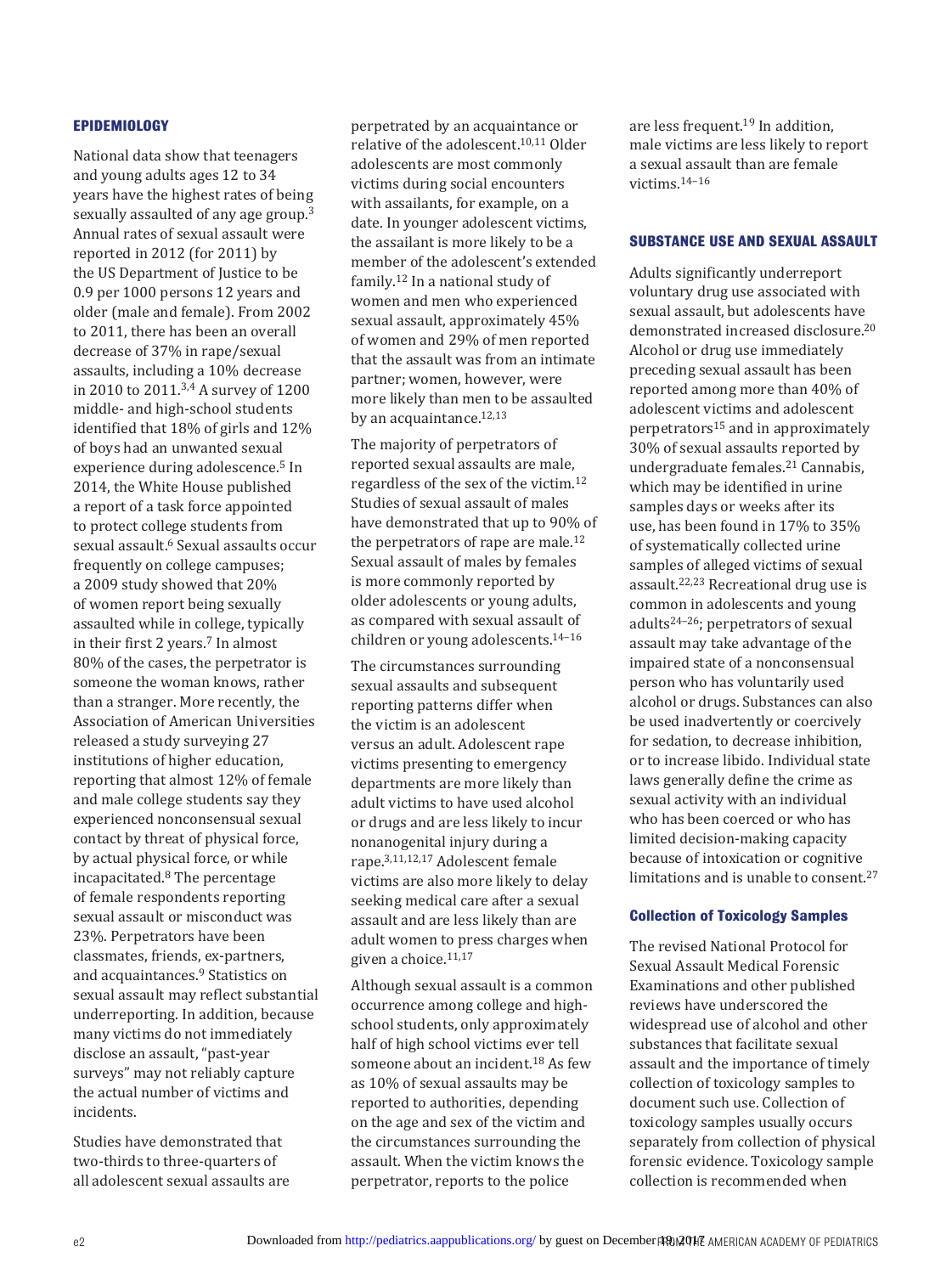the victim presents with symptoms and signs of substance use (eg, fluctuating level of consciousness, physiologic instability, severe intoxication, amnesia of the event) or when concerns of possible drug involvement are raised by the patient or the accompanying persons or witnesses. It is important to obtain informed consent before toxicology sample collection, if possible.<sup>28</sup> Informed consent can address issues related to confidentiality and discoverability of forensic and medical toxicology results, the value of results for immediate medical care, the influence of timing of specimen collection in the results reported, the limitations of toxicology to identify some drugs, and the responsibility for payment. When patients have ingested a psychoactive substance, confirmation of the details of the alleged crime committed may need to be reviewed at a later time with patients because of their temporarily compromised cognition or memory. An altered state of consciousness can complicate the emotional and physical trauma and make an evaluation even more challenging.

Both forensic and toxicology sample collection should occur in a timely manner and in parallel. In some instances, previously collected samples may be allowed to be discarded at a later time or date. Poison Control Centers, vendor laboratories, and other toxicology resources can be consulted to ensure that specimens are collected and transported correctly. If drugfacilitated sexual assault (DFSA) is suspected, even if the suspected drug may be alcohol, it is ideal to collect the first urine produced after the assault, if possible. It is encouraged that the collection and transport of specimens be coordinated by sexual assault response teams, health care providers, and law enforcement personnel. Documentation of the chain of custody of any specimens is necessary if the sample is to

be used in a legal proceeding. To best preserve and minimize the disturbance of forensic evidence from the genitalia and surrounding areas of the body, it is suggested that urination be delayed until other specimens are collected. However, this approach may not be possible and could delay the collection of toxicologic evidence.

#### **Use of Substances**

Voluntary use of alcohol or other drugs proximate to a sexual assault is common and should not influence the perceived legal status of the event or result in reductions in standards of care for presenting victims. Documentation of substance use history may be used by opposing attorneys to undermine the credibility of a victim in court, but may also be used to support the victim's vulnerability and inability to provide legal consent. The examining physician should attempt to accurately document substance use history relevant to the event. Victims may also "selfmedicate" after an assault as a coping mechanism, especially if they have previously experienced a sexual assault. Impairment may influence a victim's ability to make decisions about interacting with law enforcement professionals and consenting to the collection of forensic evidence. Examiners should consider developing policies regarding handling patients with an altered mental status. At a minimum, if serious medical problems are ruled out, the patient will need to be observed until consent and cooperation can be obtained, which will delay the start of the examination.<sup>28</sup> Use of substances is one of the factors that may interfere with the reporting and prosecution of cases of sexual assault.

Although alcohol is the most common substance involved in sexual assault, DFSA has been a subject of attention since the 1990s, when increasing

rates of adolescent acquaintance rape were allegedly associated with the availability of illegal so-called "date rape drugs." 29–32 The most well-known of these drugs is the benzodiazepine sedative/hypnotic flunitrazepam (Rohypnol, Roche Pharmaceuticals, Inc, manufactured outside of the United States). Ketamine and γ-hydroxybutyrate (GHB) are also used as date rape drugs.33 GHB is more commonly used than flunitrazepam in DFSA because it is less expensive and more easily obtained. Use of any benzodiazepines with alcohol is known to amplify the actions and adverse effects of each individual substance. Studies of specimens collected when DFSA has been suspected have confirmed the presence of substances in 61% of urine samples tested after an alleged sexual assault. Testing from 3303 samples found occasional confirmation of flunitrazepam (0.33%) and GHB (3.0%) use and higher levels of other benzodiazepines (9.5%). Cocaine (18.6%), amphetamines (6.7%), and cannabis (18.6%) were also found with high frequency, and alcohol was detected in the urine of 41.1% of all samples. 34 Most of these data were from studies in adults, but a few included older adolescents. In a Canadian study by Du Mont et al of 184 individuals 16 years and older who met the criteria for DFSA, 86% had consumed alcohol before the assault, and one-quarter of the sample had used over-the-counter prescription or street drugs in the 72 hours before the test collection. 35, 36 Unexpected (ie, no known history of drug exposure to the specific drug) positive toxicology results were found in 49% of the suspected DFSA cases; results showed cannabinoids (40%) and cocaine (32%) most frequently. Similar individual studies and systematic reviews 37 from the United States, Canada, United Kingdom, Australia, and other countries have reported that less than 2% of cases of DFSA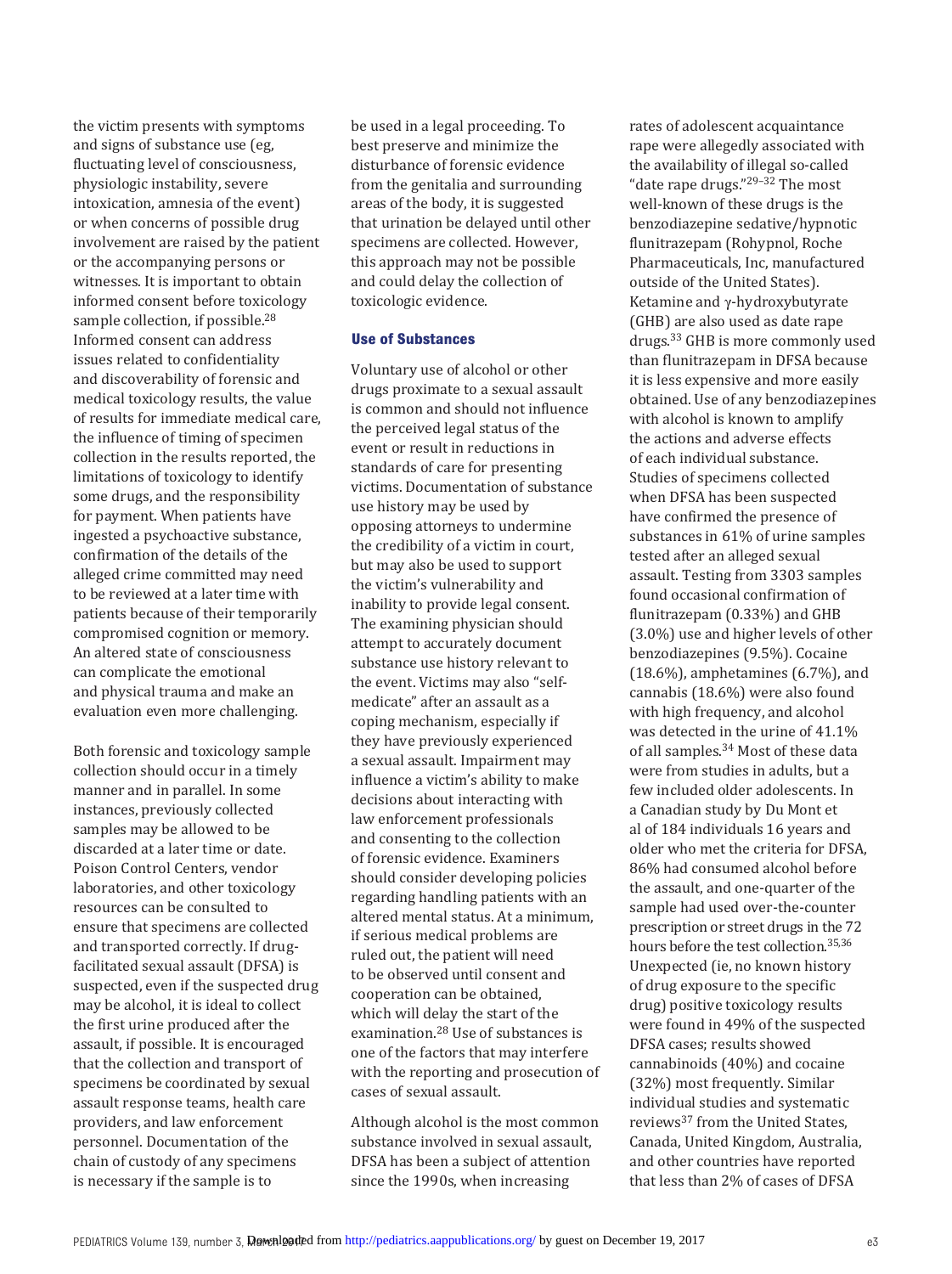are associated with common date rape drugs.<sup>34-36,38-43</sup> There may be a greater index of suspicion for such use in geographic areas where flunitrazepam and similar drugs are legal or more accessible (eg, Mexico and near border areas).

#### **Testing for Date Rape Drugs**

Date rape drugs and many other drugs of abuse are not included in standard drug-screening panels; flunitrazepam is not identified in routine tests for benzodiazepines. Health care providers are advised to inquire how to detect the presence of suspected drugs and collect the proper specimens from the victim at the time of evaluation. Commonly prescribed benzodiazepines and over-the-counter antihistamines are also being used to facilitate sexual assault, so testing can also be considered for these medications when their use is suspected.<sup>44</sup>

All of these drugs are detectable for only a short time. If there is suspicion that one of them has been used, toxicology screening should be performed as soon as possible, perhaps even before finishing the history and physical examination. The reference concentrations of these drugs are not universally available, and consultation with a sexual assault center, toxicologist, or state forensic laboratory may be required for interpretation of drug testing results. Toxicology screens for drugs of abuse generally are inadmissible in legal settings because falsepositive and false-negative results may occur. If a general toxicology screen performed to assess for the possibility of an exposure has a positive result, the same sample should also be sent for confirmatory testing by using gas chromatography or mass spectroscopy.

#### **Substances Increase Vulnerability**

Alcohol still is by far the most common date rape drug, and it is advisable to warn adolescents and

college students of their increased vulnerability to assault when drinking. 21, 31, 45-48 Sexual assault in which substance use is involved is likely to be more severe and is associated with assaults by strangers, greater physical injury, greater victimization, and greater likelihood of completed rape. 45 If potential victims' friends are also drinking, they may not notice that an assault is taking place or be able to respond in a way that maximizes safety and minimizes physical and psychological consequences. After a sexual assault, it is important to address how decreasing or avoiding future alcohol and substance use may decrease vulnerability to subsequent incidents. Such counseling may need to be deferred to a later time, depending on the condition and receptivity of the victim. 47–49

#### **SEXUAL ASSAULT OF YOUTH WITH DISABILITIES**

Adolescents with developmental disabilities are at an increased risk of sexual assault and acquaintance rape.<sup>50,51</sup> Between 2009 and 2011, compared with adolescents without disabilities, adolescents with disabilities ages 12 to 15 years had rates of violent victimization that were 2.5 times greater, and those with disabilities ages 16 to 19 years had rates that were more than 3 times greater.<sup>52</sup> Lifetime sexual violence victimization was 3 times higher in males with disabilities compared with males without disabilities (13.9% vs 3.7%, respectively). 53 It is estimated that 68% to 83% of women with developmental disabilities will be sexually assaulted in their lifetime.<sup>54</sup> Those who have milder cognitive disabilities are at the highest risk.<sup>55,56</sup> In a national sample of adult women, little difference in the risk of sexual assault was seen between women with moderate disabilities and those reporting no disability; women with severe disabilities were 4 times more likely to be sexually assaulted than women with no disabilities. 57

People with disabilities are likely more vulnerable to sexual assault because of a variety of factors, including a decreased ability to flee or fight off an attacker, an expectation of increased compliance, an increased tolerance of physical intrusion, dependence on others for personal care, deficits in communication skills, and an inability to implement effective safeguards.<sup>55,58,59</sup> As is the case for people without disabilities, victims with disabilities often know their perpetrators. Assailants were family members or acquaintances in 32% of cases involving victims with intellectual disabilities. An additional 44% of assailants had a care-providing relationship with the victim (eg, personal care attendants, transportation providers, or residential care staff). 60

Only approximately 3% of sexual assault cases involving people with developmental disabilities typically have been reported to law enforcement.<sup>61</sup> As many as 25% of girls and women with intellectual disabilities who were referred for contraception had a history of sexual violence, suggesting that screening for sexual assault could increase reporting in this population. 62 Factors that influence whether people with disabilities report a sexual assault include the understanding and significance the victim attaches to the incident, the ability to communicate about what happened, whether the victim perceives there to be a trustworthy and capable person to whom the information may be disclosed, and the level of trust or expectation of being believed and feeling safe.<sup>56,63,64</sup> Some of these factors uniquely affect individuals with disabilities, but others are shared by individuals without disabilities as well.

It is strongly encouraged that pediatricians be familiar with child abuse resources and programs that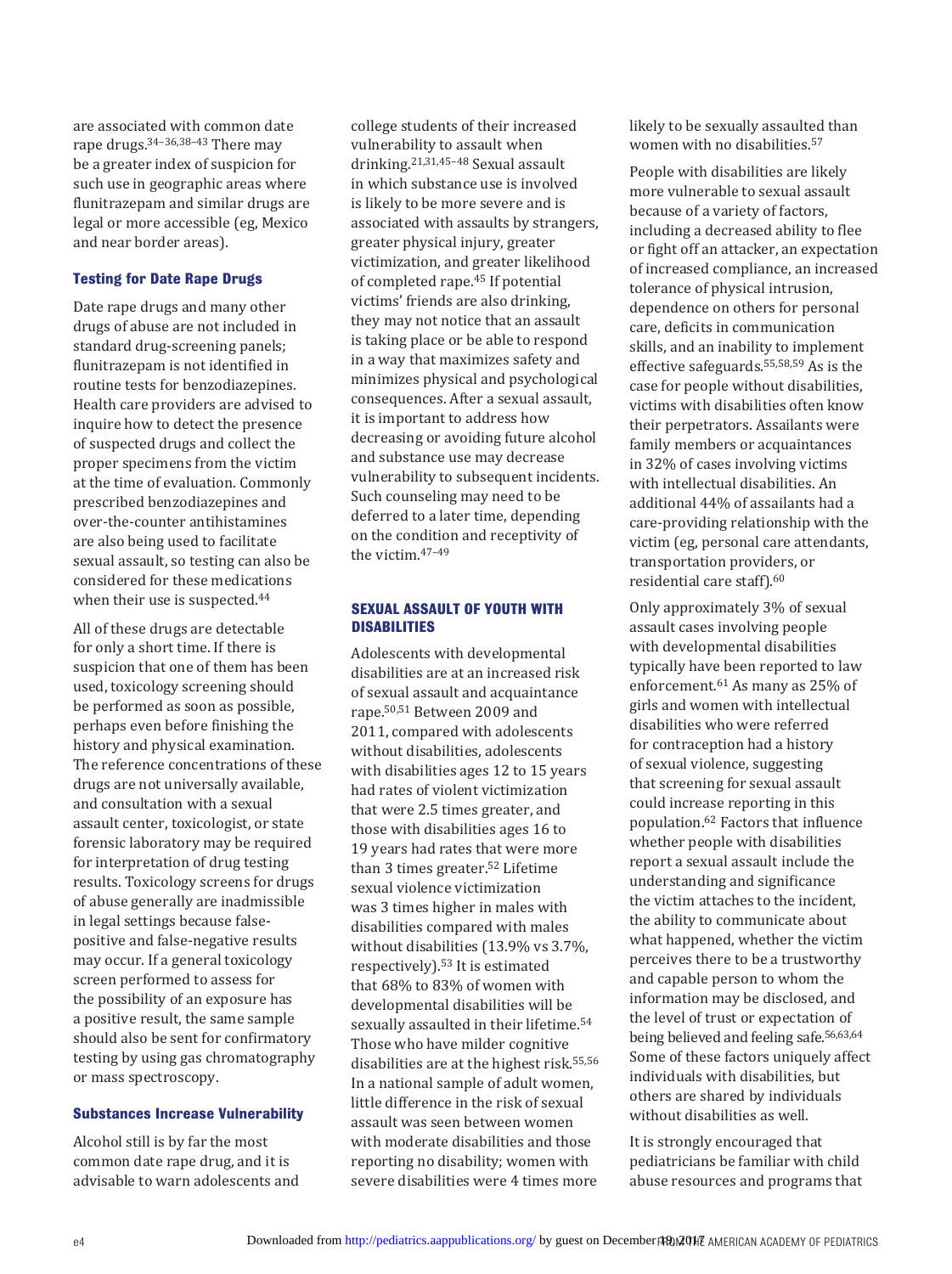are appropriate for teenagers who are cognitively impaired. Service agencies can provide appropriate genital and pelvic examinations for victims with physical disabilities requiring mobility aids. Finally, it is helpful if pediatricians are aware of sexual violence prevention programs designed for participants with intellectual disabilities.<sup>64,65</sup>

#### **ASKING ABOUT SEXUAL ASSAULT**

It is important that pediatricians have an increased awareness that sexual assault is a prevalent issue that can affect any of their patients, regardless of sex. During the high school and college years, a H.E.A.D.S.S. assessment can guide questions about the domains of Home, Education/Employment, Activities, Drugs, Sexuality, and Suicide/ Depression. Asking adolescents about exposure to sexual assault (and other types of victimization) is advised during routine health supervision visits in which psychological problems, sexuality issues, contraception, or substance use are discussed. Adolescents can be asked direct questions about their sexual experiences without their parents or partners present. These questions may include the age of their first sexual experience, use of the Internet and other social media to find romantic or sexual partners, and a history of unwanted or forced sexual acts. When exploring alcohol or substance use, it is important to discuss the link between impairment and vulnerability to sexual assault. It is advised that adolescents who disclose a previous assault be asked about the dynamics of their relationships (eg, exploitative, controlling, nonconsensual). 66

Exploring the perceptions and attitudes of adolescents regarding nonconsensual sexual encounters is important. Because there may have been voluntary participation before an assault occurred, adolescents

might think that "consent" cannot be withdrawn. They may worry that their perceptions of assault will not be validated or believed. Teenagers may be reluctant to report an incident for several reasons: feelings of responsibility or guilt for the event, the need to protect, worry about the response of their parents or other authorities, fear of negative consequences, or poor recollection of the assault because of the use of alcohol or other substances. Self-blame, humiliation, and lack of information, understanding, or knowledge about sexual violence may prevent an adolescent from seeking medical care.

#### **SEXUAL ASSAULT REPORTING**

Specific reporting requirements for parents, child protective services, or law enforcement vary by state or even local jurisdictions. Some states have laws mandating that sexual intercourse or other sexual contact between minors must be reported if certain age differences exist between a minor (usually defined as younger than 18 years) and his or her sex partner (whether minor or adult), even if the sexual act was voluntary and consensual. The age of consent for sex varies from state to state. Depending on the patient's current age, age at time of the event, the identity and relationship to the alleged perpetrator (such as an acquaintance, a relative, teacher/ coach, or health care provider), it may be mandatory to report the event to law enforcement or child protective services even if the teenager does not want it to be reported.<sup>67</sup> Some adolescents may refuse to seek care or disclose personal information because reporting of sexual partners or incidents of sexual violence may be required. 68–71 Pediatricians need to know about the specific reporting laws in the states in which they practice. This information is available online through the Child Welfare Information Gateway. 72

#### **SEXUAL ASSAULT EVALUATION**

When an adolescent discloses that an acute sexual assault has occurred, it is incumbent on the health care provider to provide a nonjudgmental response. A supportive environment may encourage the adolescent to provide a clear history of what happened, agree to a timely medical and/or forensic evaluation, and engage in counseling and education to address the sequelae of the event and to help prevent future sexual violence.

It is important to obtain the history of what happened from the adolescent, when possible. As in any other medical encounters, the physician should learn about relevant past medical and social history. Physicians should consider the possibility that the adolescent could be a victim of human trafficking and commercial sexual exploitation and ask appropriate questions, such as "Has anyone ever asked you to have sex in exchange for something you wanted?"<sup>66</sup> In addition, the physician should address the physical, psychological, and safety needs of the adolescent victim of sexual violence and be aware that responses to sexual assault can vary. It is advised that adolescents be asked directly whether they have safety concerns related to the perpetrator, the perpetrators' friends, or others. Victims should be asked whether they have been threatened, whether they are afraid of anyone, and whether the perpetrator or the perpetrator's friends have a history of violence and access to weapons.

Most adolescents who disclose an acute sexual assault will consent to a physical evaluation that has a forensic component. The forensic elements of an evaluation are those that pertain to the criminal investigation that occurs after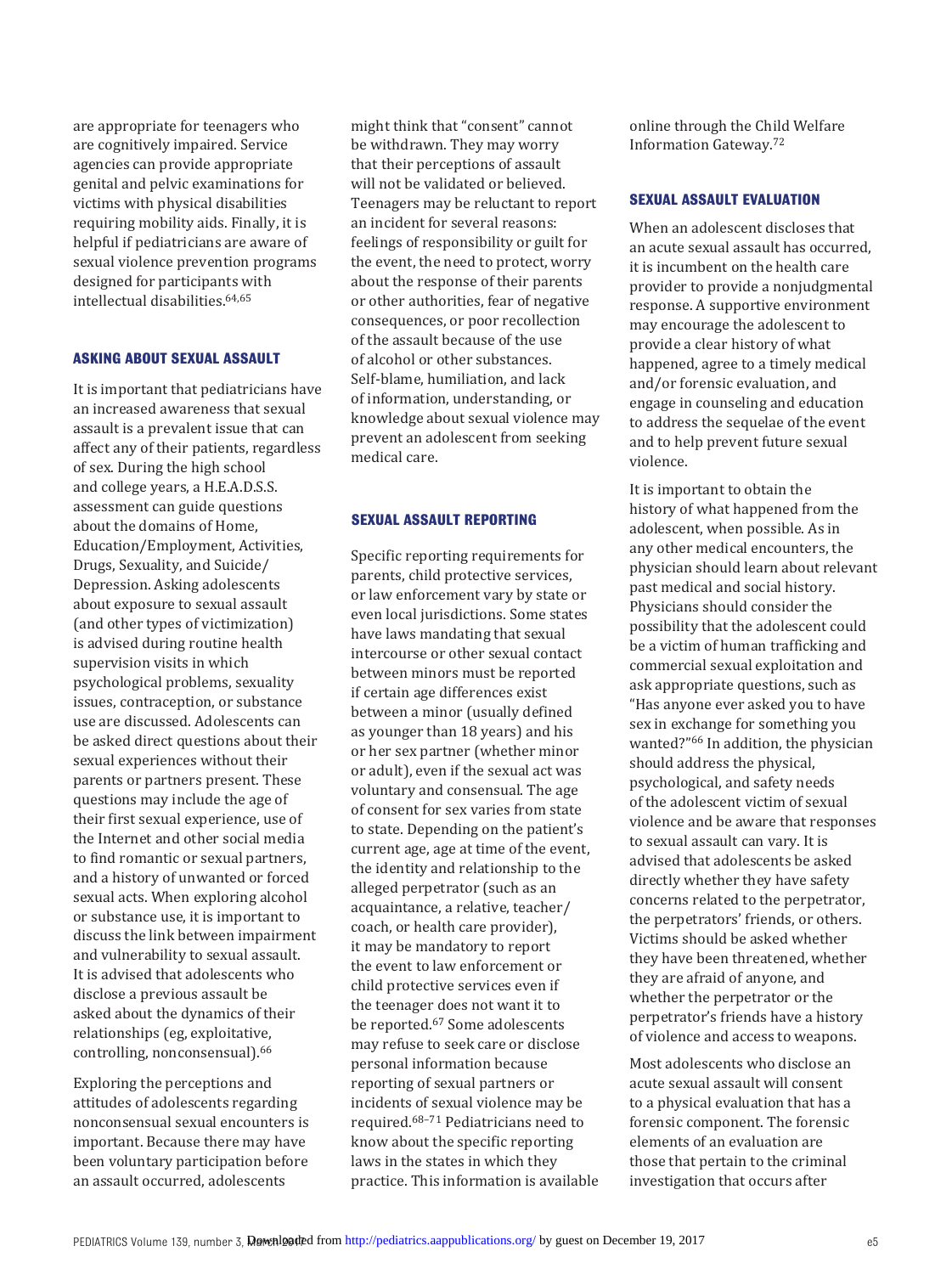an assault is disclosed to law enforcement officers (eg, DNA collection). The adolescent should have a medical examination that assesses and cares for any injury, infections, and pregnancy in addition to addressing mental health and safety issues. It is of paramount importance that patients know they can and will still get the medical care they need related to the assault even if they choose not to have a forensic evaluation. In cases in which reporting is not mandatory, patients can be advised that a forensic evaluation does not require the victim to agree to report or press charges against the perpetrator. Many law enforcement agencies will hold forensic results for 2 or more years, allowing victims to reconsider legal action after the acute period has passed.

A referral for forensic examination and treatment can be made to an emergency department or sexual assault treatment center that has professional staff experienced in treating adolescent assault victims. It is important to note that the young person may have nongenital injuries, the treatment of which may be a priority, depending on their severity. The health care provider should address the adolescent's immediate health concerns, including any acute injuries, the likelihood of exposure to sexually transmitted infection (STIs), the possibility of pregnancy, and other physical or mental health concerns. Before any forensic examination, victims of acute sexual assault should be asked to not change their clothes, bathe/shower, eat/ drink, urinate/defecate, or douche until they have been examined; however, even if they have done so, they are still encouraged to seek care. The federal Violence Against Women Act (Pub L No. 103–322 [1994]) requires that adolescents be given the option of having a sexual forensic medical examination even if they are uncertain about cooperating with

law enforcement at the time of the examination.

A forensic examination is ideally performed by the most qualified health care provider available, such as a pediatric emergency medicine physician, a physician who specializes in child abuse, or a nurse practitioner with sexual assault care training who is working with an experienced physician. A properly maintained chain of evidence and accurate documentation of findings are critical.<sup>28,73-77</sup> Details of the required examination and documentation are presented in a handbook published by the American College of Emergency Physicians, *Evaluation and Management of the Sexually Assaulted or Sexually Abused Patient*. 28, 77 Physicians who treat sexually abused or assaulted patients need to be aware of the legal requirements of their state or locality, including the completion of appropriate forms, maintaining the legal chain of evidence, and reporting to the appropriate local authorities. In many communities, a specific medical facility is designated as the location in which forensic examinations are performed, with specific policies and protocols in place to address the needs of these patients. Physicians should familiarize themselves with the resources and the protocols of the communities in which they practice so that they can refer their patients to the appropriate site.

A forensic medical examination includes a medical history, documentation of physical findings, use of an imaging system (still or video) to record findings and allow for future image review, collection of potential forensic evidence from the patient, and consideration of medications to address issues of possible STI transmission or pregnancy risk.<sup>28</sup> With DNAamplification techniques, a forensic examination may identify foreign DNA for at least 72 hours after an

assault $28,78,79$  and possibly longer.  $28,75$ If the adolescent presents more than 3 days after the reported assault, health care providers should refer to their local protocols regarding evidence collection. After 1 week, examination, counseling, and treatment can take place without the need for forensic collection.

Forensic medical sexual assault examinations can be performed only with the consent of the adolescent. Law enforcement or parents cannot "mandate" that an adolescent have a forensic sexual assault examination. Adolescents must never be forced or coerced to have a forensic sexual assault evaluation. The age at which a patient has the ability to consent legally to a forensic medical sexual assault examination varies from state to state; a list that outlines sexual assault care by state is available from the Center for Adolescent Health and the Law. 80 Pediatricians are advised to become familiar with their state's laws.

The sexual assault history should be documented and should include verbatim statements whenever possible, important past medical and mental health history, and other areas of risk. The physical examination should include a written description of the findings and detailed drawings as well as photographic or video images whenever feasible. Descriptions of findings should be as clear and precise as possible. Examiners should avoid terms, such as "hymen intact" or "hymen not intact," but instead use language that objectively describes the appearance of the anatomy. Colposcopy or another appropriate imaging system may assist examiners in detecting and documenting anogenital trauma. 81-83 Adolescents have appreciated that video colposcopy allowed them to watch their own examination on an adjacent screen. 84 Images from forensic medical sexual assault examinations should be reviewed by the most experienced health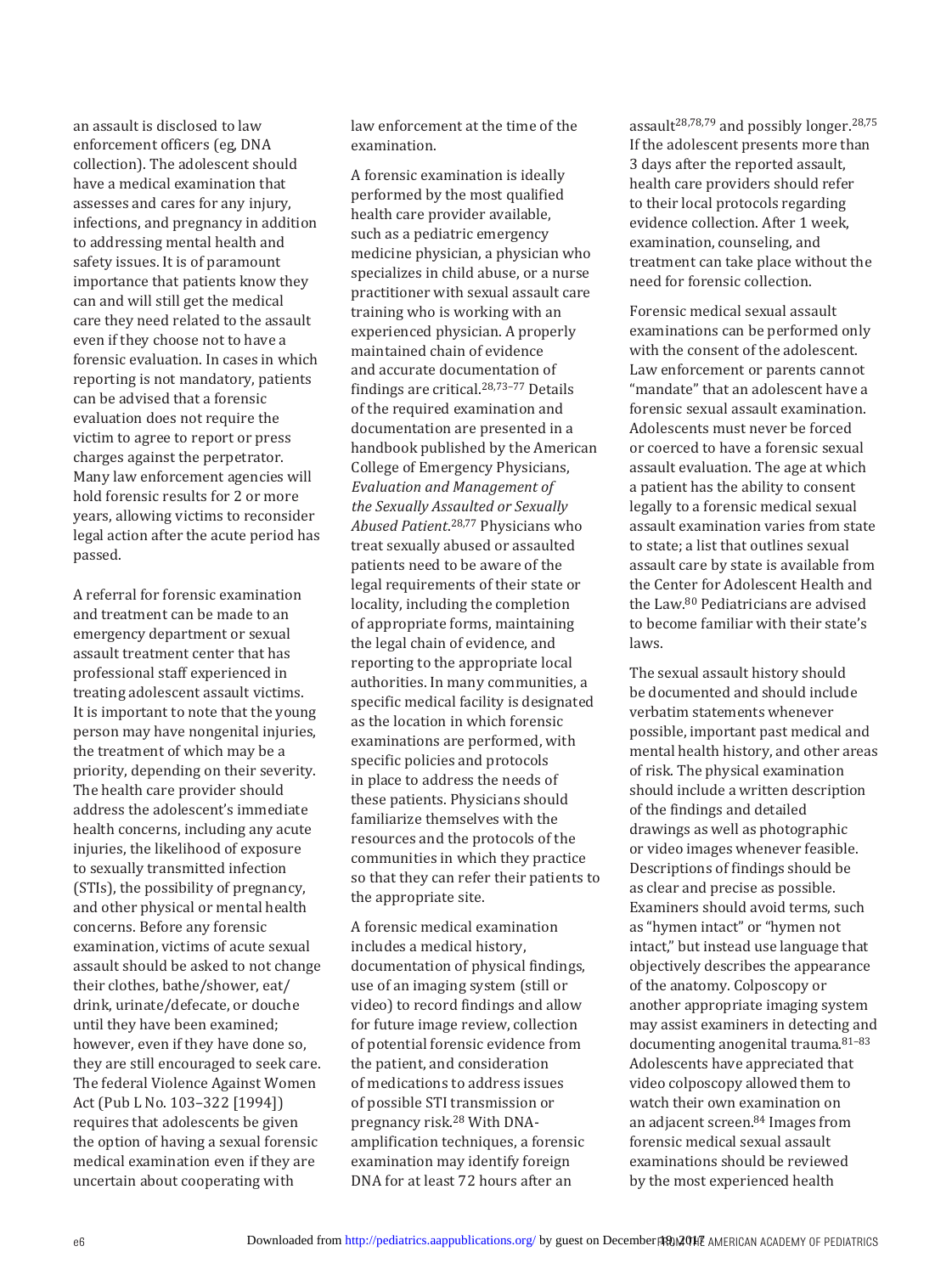care provider who can interpret the findings. The majority of adolescents who have been sexually assaulted will have an unremarkable anogenital examination when they are examined acutely. After the acute period, it is even less common to find any clear evidence of previous genital trauma.85–88

Examiners are often asked to assess whether the findings identified are "consistent with" or "inconsistent with" the history of assault as provided by the adolescent. Physical injury to anogenital structures can be caused by both consensual and nonconsensual sexual activity. Alternatively, consensual as well as nonconsensual sexual activity may result in no physical injury to anogenital structures. An examiner may be able to offer an assessment that the physical findings are consistent with "penetrating sexual activity," but may not be able to determine independently whether the physical findings observed were caused by consensual or nonconsensual sexual activity. Taking a history of whether recent sexual contact occurred in addition to the reported assault is helpful so that the physical findings identified during the evaluation can be interpreted in the correct context. If more than 1 individual reportedly engaged in penetrating sexual acts with the adolescent, it is generally not possible for the examiner to determine who caused a specific injury. Clinical records generated in the context of care provided to adolescents who present after disclosure of an acute sexual assault are routinely subpoenaed and reviewed by investigators as well as attorneys involved in a possible criminal prosecution.

#### **MENTAL HEALTH CONSEQUENCES OF SEXUAL ASSAULT**

Reactions that adolescents display after sexual assault can include

feeling that their trust has been violated, increased self-blame, negative self-concept, and anxiety. Adolescent victims may feel that their actions contributed to the act of rape and can be confused as to whether the incident was forced or consensual. 89–91 Studies of adolescent girls have found that rape during childhood is associated with a variety of risky behaviors, such as a younger age for the first voluntary intercourse; poor use of contraception; a greater number of pregnancies and abortions; higher rates of STIs; and increased risks of victimization by older partners. Increases are also noted in mental health problems, including higher rates of depression, suicidal ideation and suicide attempts, and other self-harm behaviors, such as selfmutilation and eating disorders, among sexual assault victims.<sup>73,92-102</sup> A history of sexual assault or abuse may also be associated with psychiatric or behavioral problems that are more common in the opposite sex, such as eating disorders in boys and fighting in girls. 96

All adolescent victims of sexual abuse should be asked about symptoms that would warrant a formal psychiatric assessment, such as suicidal or homicidal ideation or other selfharm behavior. If, for some reason, the pediatrician is not comfortable performing such an inquiry, he or she should refer the patient to a health care provider who is comfortable with such assessments and who can evaluate the patient immediately. Evidence of suicidal or homicidal ideation should be attended to immediately in conjunction with an experienced mental health professional.

The adolescent may be encouraged to share information with a supportive caregiver, counselor, or other qualified and trusted adult. Although adolescents may desire (and be legally entitled to) confidentiality, support from a qualified and capable

adult can be valuable, especially when teenagers are being treated in unfamiliar emergency department environments. Involving a support professional also may improve adolescents' compliance with follow-up recommendations. The support professional also can serve to address concerns or issues expressed or presented by family members. A supportive parent/caregiver may also be enlisted and educated to monitor for and recognize symptoms or problems that develop after the acute care is provided. Parents can be counseled and encouraged to facilitate access to resources that can support their and their teenagers' mental and physical health needs and not blame themselves or their teenager for the unfortunate event.

Because the risk of suicide may be high after assault, $103$  counseling parents to reduce potential access to lethal means of suicide, such as available medications or weapons, is advised. Research evidence has demonstrated that limiting access to firearms reduces the risk of death by suicide, so parents need to be counseled clearly to remove all firearms from the home, and, if that is not possible, to advise that weapons are stored, locked, unloaded, and inaccessible to the adolescent. 104

#### **MANAGEMENT OF PREGNANCY AND STI RISK AFTER SEXUAL ASSAULT**

Treatment guidelines for STIs from the Centers for Disease Control and Prevention (CDC) 79 include recommendations for comprehensive clinical treatment of victims of sexual assault, including emergency contraception and HIV prophylaxis. Sexual assault is associated with a risk of pregnancy; 1 study reported a national pregnancy rate of 5% per rape among females 12 to 45 years of age. 105–109 Pregnancy prevention and emergency contraception should be addressed with every adolescent female, including rape and sexual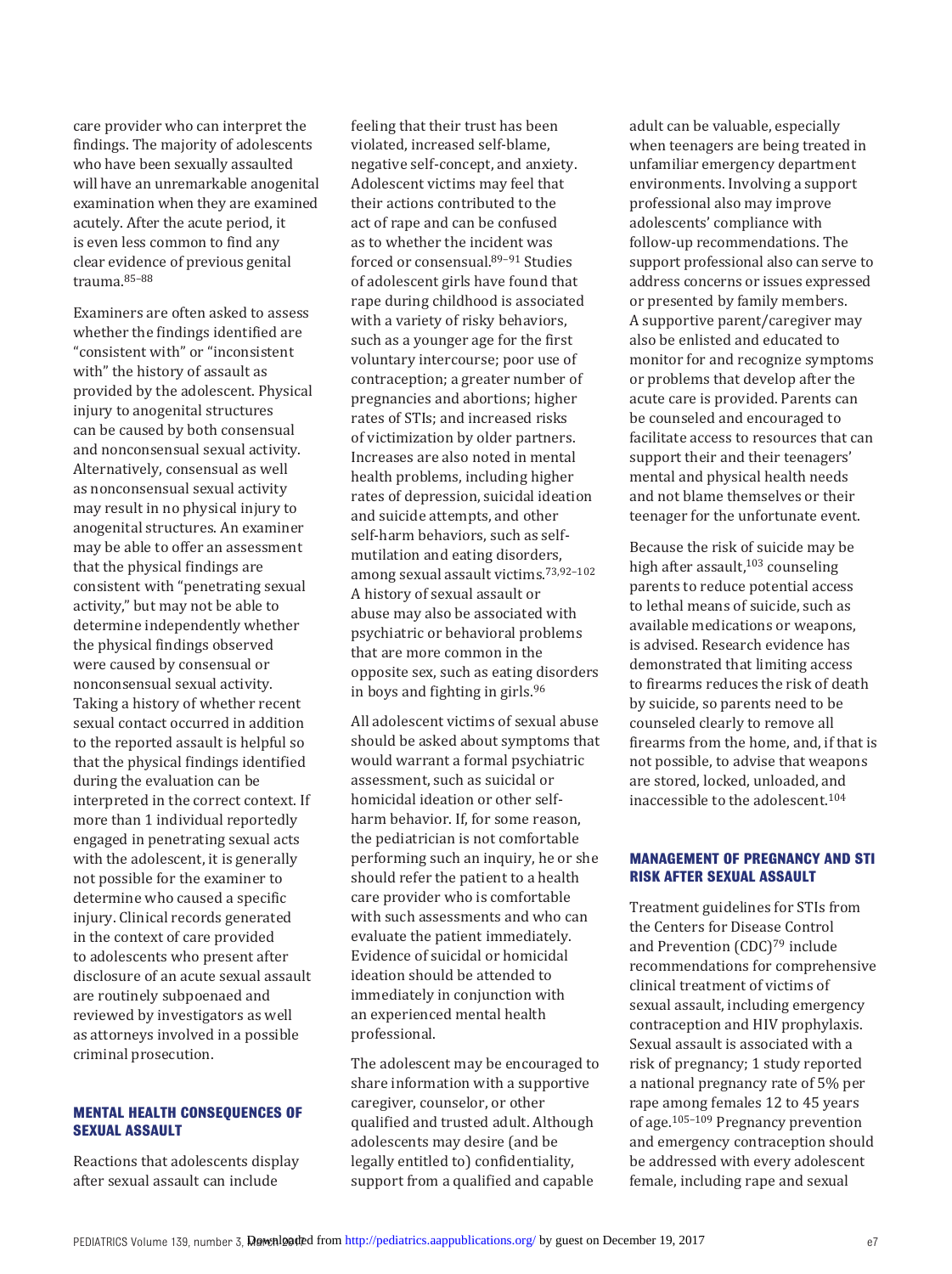assault victims. The discussion can include the risks of failure of the preventive measures and options for pregnancy management. It is advised that a baseline urine pregnancy test be performed. Emergency contraception should be offered to females who have been (or may have been) vaginally penetrated or who think that ejaculate has come into contact with their genitalia.<sup>28,73,75-77,79</sup> Emergency contraception should be offered within 120 hours of the sexual assault. The AAP outlines the recommended medication doses and guidelines in its policy statement, "Emergency Contraception." 110

The most common STIs reported in sexual assault victims are those that are common in the population and include *Chlamydia*, gonorrhea, and trichomoniasis.<sup>79,111</sup> The best approach to collecting specimens for STIs immediately after a sexual assault is debated. A speculum examination may be traumatic, especially for a teenager who has not had one before and may lead to avoidance of reproductive health care in the future. Therefore, nucleic acid–amplification tests (NAATs) that use urine or vaginal specimens for gonorrhea and *Chlamydia* are preferred to cervical specimens for STI testing in females.<sup>79,112</sup> For trichomoniasis, a NAAT vaginal specimen is recommended. Urine NAAT testing is also recommended for males, but additional testing at penetration sites, such as the anus, may be indicated.

Specimen collection for STIs should be discussed with the adolescent, and testing should be performed with the adolescent's consent. Positive results may indicate an existing infection and may be a result of previous consensual sexual contact. NAATs (or cultures) also may be positive as a result of an assault, even when collected within 72 hours of the event. 113–115 All 50 states have laws strictly limiting the use of a victim's previous sexual or infection history

to undermine the credibility of the adolescent's history of assault. 79

If specimens are to be collected, the decision about which specific test is preferred may vary by state. Both NAATs as well as culture typically are accepted by courts. The use of NAATs is preferable to cultures to detect *Chlamydia* and gonorrhea because the high sensitivity makes it more likely to detect DNA before the end of the incubation period.<sup>116</sup> The CDC guidelines also recommend NAATs from vaginal specimens for trichomoniasis. Consequently, NAATs are preferred for diagnostic evaluation of sexual assault victims, even if the site of penetration or attempted penetration is not vaginal.<sup>79</sup> Vaginal secretions may be microscopically examined by wet mount for evidence of bacterial vaginosis and candidiasis if vaginal discharge, itching, or odor exists.<sup>79</sup>

CDC recommendations for sexual assault prophylaxis can be found at www. cdc. gov/ std/ tg2015/ sexualassault.htm.<sup>79</sup> Empirical treatment of *Chlamydia*, gonorrhea, and trichomoniasis is recommended. If there is a history of alcohol ingestion or if emergency contraception is to be given, metronidazole or tinidazole for trichomoniasis can be provided to be taken later at home to minimize drug interactions and potential gastrointestinal adverse effects.

Repeat STI testing after prophylaxis can be offered as indicated. Sexually active adolescents should be counseled to abstain from sexual intercourse until STI prophylactic treatment is completed. If there is no prophylaxis prescribed, then adolescents may be counseled on the symptoms of STIs, and testing is recommended 1 to 2 weeks after the assault. Unfortunately, compliance with follow-up typically is poor.<sup>116</sup> Many adolescents will not recall everything said during a sexual assault evaluation, so it is suggested that instructions be provided in writing for later reference.

Serum samples should be obtained for baseline testing for hepatitis B, hepatitis C, syphilis, and HIV. 28, 74, 75, 77, 79 Teenagers who have not initiated or completed immunization against hepatitis B virus can be offered the hepatitis B vaccine. Although there are currently no CDC recommendations regarding immunization against human papillomavirus (HPV) infections in the context of an acute sexual assault, the AAP recommends initiating the HPV series at 9 years of age and older or continuing/completing the series if all 3 doses have not been received.<sup>79,117</sup> Completion of the series can be coordinated with the primary care provider, if possible.

Although HIV transmission has occurred from a single episode of sexual assault, the frequency of transmission is low, given that the risk of HIV transmission in consensual sex is 0.1% to 0.2% for vaginal and 0.5% to 3% for receptive anal intercourse.<sup>79,118,119</sup> HIV prophylaxis should be considered and recommended as per the HIV postexposure prophylaxis (PEP) guidelines from the CDC when there is genital or anal penetration with known ejaculation, especially if trauma occurred or if the patient has a known genital infection. The risks and benefits of HIV PEP should be considered. If HIV PEP is started, it is recommended that it begin as quickly as possible. Factors that may indicate a higher risk of HIV infection include chronic sexual abuse, multiple perpetrators, HIV-positive perpetrator(s), a high prevalence of HIV in the geographic area in which the sexual assault occurred, and a perpetrator with a genital lesion. 74, 75, 77, 79, 120, 121 The CDC recommends the following assessment for PEP within 72 hours of sexual assault<sup>79</sup>:

- Assess the risk of HIV infection in the alleged assailant.
- Evaluate the characteristics of the assault that might increase the risk of transmission.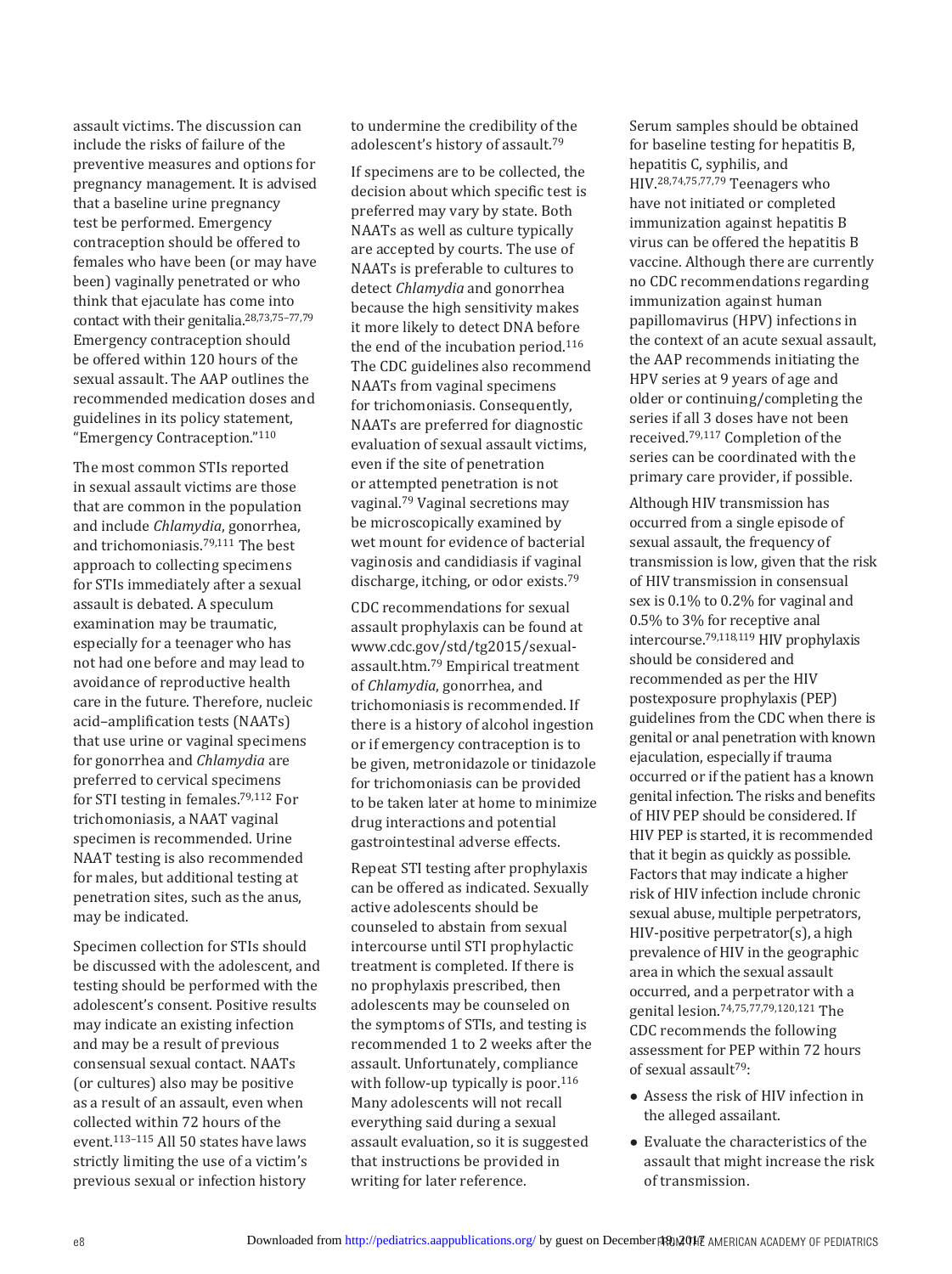- Consult with a specialist in HIV treatment.
- Discuss antiretroviral prophylaxis, including the risks of toxicity and the lack of proven benefit.
- Perform baseline complete blood cell count, serum chemistry, and HIV testing.
- Provide enough medication to last 3 to 7 days until the patient returns for assessment of tolerance.

#### **FOLLOW-UP CARE**

Because patients treated in emergency departments often do not return for follow-up care,<sup>122</sup> the emergency treatment team may refer an adolescent victim to his or her medical home as well as a specialty treatment center, if available in the community. The provision of information related to the evaluation to the primary health care provider or medical home can potentially improve follow-up. Although such communication generally is permitted under federal regulations (Health Insurance Portability and Accountability Act [Pub L No. 104– 191 (1996)]), ethical and privacy considerations as well as some states' confidentiality laws indicate that the treating physician should secure the consent of the adolescent before communicating with the primary care provider or specialty center. 123, 124

Follow-up usually includes a visit within 1 to 2 weeks of the initial presentation to assess injuries and adherence to medications, determine the victim's mental health functioning and need for any additional psychological counseling, and arrange for appropriate referrals, if needed. 125 Reassessment for STIs may be needed depending on which medications were given at the time of the initial evaluation and/or whether the adolescent has had consensual sexual activity since the assault.<sup>114</sup>

At 2 weeks, pregnancy testing can be performed.

The CDC recommends that syphilis and fourth-generation HIV testing be repeated at 4 to 6 weeks and at 3 months, and only HIV testing at 6 months after the assault if initial test results were negative and infection in the assailant could not be excluded. 79, 126–130 Health care providers should be prepared to complete the hepatitis B virus and HPV immunization series.

At follow-up, victims of sexual assault should be assessed for mental health sequelae, as they are at high risk of posttraumatic stress disorder and other posttrauma disorders. 131 A 4-item posttraumatic stress disorder screening tool assessing symptoms of startle, physiologic arousal, anger, and emotional numbness has been used with some success by gynecologists in adults ages 22 to 46 years.<sup>132</sup> Counseling resources can address this problem as well as additional psychological trauma that may develop after date or acquaintance rape. Psychotropic medications may be required in some instances. It is helpful if the health care provider is knowledgeable about services available in the community that can address these problems and provide initial psychological support. RAINN (Rape, Abuse & Incest National Network, http:// centers. rainn. org) is an excellent resource for victims and health care providers.

Studies have shown that traumafocused cognitive behavioral therapy is useful to aid adolescents who have been sexually assaulted.<sup>133</sup> A call or referral to a sexual assault care center may provide the names of mental health professionals experienced in this arena who can provide these services. Under some circumstances, funding may be available to pay for necessary tests and treatments through the Victims of Crime Act (Pub L No. 98–473 [1984]).

#### **SEXUAL ASSAULT PREVENTION**

Research data demonstrate that sexual assault of adolescents often occurs in places in which adolescents commonly spend their time and is perpetrated by people with whom the teenager is familiar and may consider "safe." Perpetrators and victims of sexual assault may be of any sex; therefore, prevention messages for adolescents need to be designed for both males and females. 134–136 Adolescents also need to be able to identify and avoid high-risk situations, including attending parties or social activities with unknown people, meeting strangers with whom they have had contact on the Internet, walking alone at night, allowing themselves to be photographed nude or in sexually explicit poses or situations, or sexting. Teenagers should be advised that if they ever are assaulted, they should seek medical care immediately. Factors that may increase the likelihood of assaults (eg, use of drugs or alcohol) and strategies to prevent sexual assaults (eg, "buddying up," not drinking from a vessel that has been left unattended, abstaining from or moderating alcohol intake, and not accepting drinks from strangers) can be discussed, and associated educational materials can be made available and distributed by pediatricians, particularly during the adolescent years and at the precollege visit. 134–136 College health professionals, including physicians, nurses, and health educators, along with specialists in student services/ student affairs, can also work with at-risk communities in university settings (eg, athletics, housing, freshmen organizations, Greek life) to provide education and resources to reduce the risks of sexual violence on and beyond campus.

Unfortunately, few effective strategies for the prevention of perpetration of sexual violence have been identified through rigorous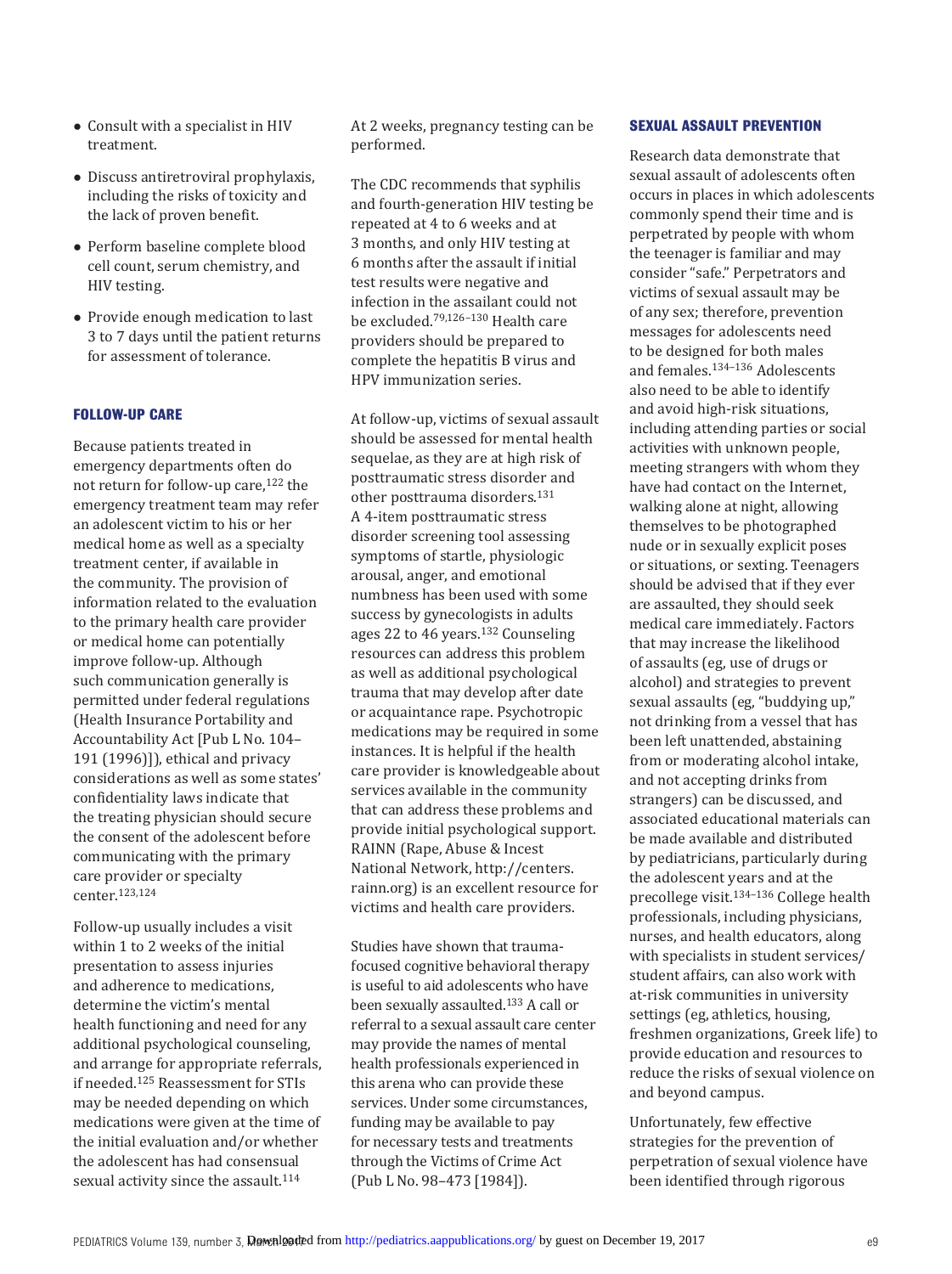research. Current approaches include aggressive education about sexual violence that seeks to change attitudes, knowledge, and culture, but evidence to identify best practices that reduce sexual violence perpetration is minimal. $137,138$  A recent Cochrane review examined 38 studies of educational or skillsbased interventions for preventing relationship and dating violence in adolescents and young adults. The results showed no evidence that the programs enhanced skills to prevent relationship violence or decreased relationship violence. Some of the programs did demonstrate improved understanding and knowledge about relationships after the intervention. 139 Two educational interventions, the Safe Dates program 140 and the building-level intervention of Shifting Boundaries, 141 are universal, school-based dating violence prevention programs that have shown some evidence of effectiveness in preventing relationship violence. Safe Dates includes a 10-session curriculum addressing attitudes, social norms, and healthy relationship skills; a 45-minute student play about dating violence; and a poster contest.<sup>140</sup> Although its effects were modest, students in the intervention group were significantly less likely to be victims or perpetrators of sexual violence involving a dating partner 4 years after participating in the Safe Dates program.<sup>142,143</sup> The building-level intervention of Shifting Boundaries involves temporary school-based restraining orders, higher levels of adult presence in school areas identified as unsafe, and the use of posters to increase awareness and reporting of sexual violence to school personnel. Shifting Boundaries was effective in reducing the perpetration of sexual harassment and peer sexual violence as well as sexual violence victimization (but not perpetration) by a dating partner. 141

Recently, there has been increased interest in developing bystander interventions to reduce sexual violence, particularly in university settings.<sup>144</sup> A recent meta-analysis suggested that bystander approaches show promise in changing bystander attitudes and intervention behaviors, if not actual sexual violence perpetration. 145 Two recent studies on college campuses have reported decreased rates of sexual violence perpetration after implementation of bystander interventions, 146,147 suggesting that these approaches warrant additional attention and evaluation.

#### **CLINICAL GUIDANCE FOR PEDIATRICIANS**

- 1. Pediatricians are encouraged to routinely ask adolescents, including those with disabilities, about a history of sexual violence, dating violence, and sexual assaults. All adolescents who disclose a sexual assault should be asked about commercial sexual exploitation. Identification of sexual assaults may help reduce the risk of such future events, reduce the stigma, and provide victims with appropriate medical, psychological, and supportive care.
- 2. Pediatricians should be aware of the current reporting requirements related to sexual assault and state laws ensuring the rights of adolescents to obtain medical care at sexual assault or rape crisis centers in their states.
- 3. Pediatricians should be knowledgeable about the specific resources available to respond to sexual assault and rape in their communities and when and where to refer adolescents for forensic medical examinations and sexual assault care as well as resources for teenagers with disabilities.
- 4. Pediatricians should be familiar with the CDC guidelines for care

of survivors of sexual assault. If the pediatrician does not feel qualified to care for a patient in an acute situation, provisions should be made for the patient to be evaluated immediately by an appropriate experienced provider.

- 5. Appropriate STI screening, PEP, treatment, and follow-up should be provided per CDC guidelines, including referrals for acute and follow-up testing and care.
- 6. Emergency contraception should be offered to adolescent girl patients who disclose sexual assault if reported within 120 hours of the assault. Emergency contraception's safety record allows it to be offered even if the adolescent is not sure whether penetration occurred. Documentation of pregnancy status should occur at the time of the evaluation and at follow-up.
- 7. Health care providers are advised to consider the possibility that "date rape" drugs may have been used in the context of an assault.
- 8. Pediatricians should be prepared to offer emotional support, determine the need for counseling and/or urgent mental health interventions, and refer patients and their families for additional evaluation or mental health care. Pediatricians should be aware of services in the community that provide evaluation, management, and counseling for the adolescent patient who has been sexually assaulted.
- 9. Pediatricians should support evidence-based sexual violence prevention activities in local high schools, colleges, and communities. Pediatricians can work with educators and law enforcement professionals to enhance and expand programs to reduce sexual violence.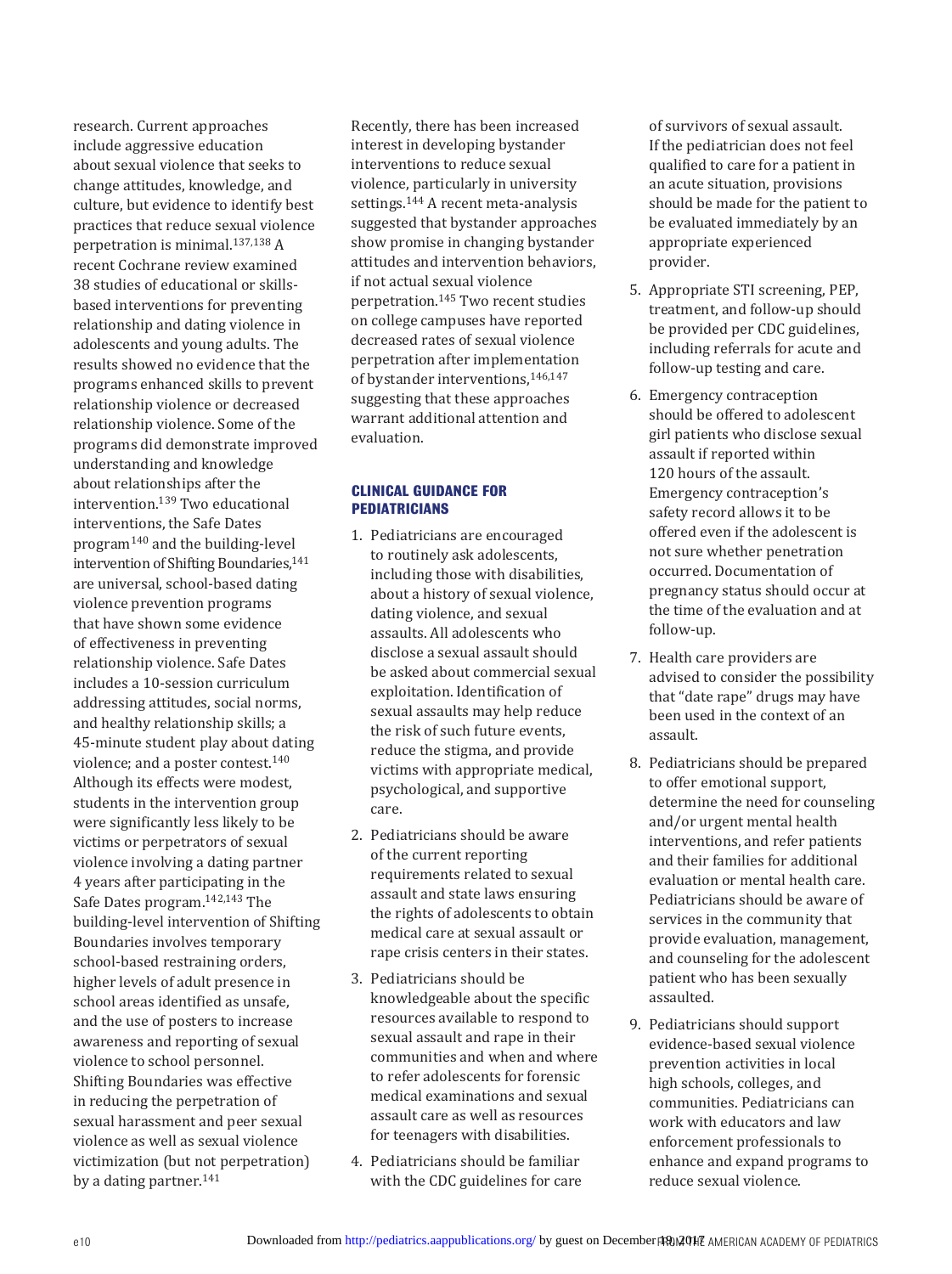#### **AUTHORS**

James E. Crawford-Jakubiak, MD, FAAP Elizabeth M. Alderman, MD, FAAP, SAHM John M. Leventhal, MD, FAAP

#### **CONTRIBUTORS**

Pamela J. Murray, MD, MHP, FAAP Rachel J. Miller, MD

#### **COMMITTEE ON CHILD ABUSE AND NEGLECT, 2014–2015**

Emalee G. Flaherty, MD, FAAP, Chairperson Sheila Idzerda, MD, FAAP Lori Legano, MD, FAAP John M. Leventhal, MD, FAAP James L. Lukefahr, MD, FAAP Robert D. Sege, MD, PhD, FAAP

#### **LIAISONS**

Harriet MacMillan, MD – *American Academy of Child and Adolescent Psychiatry* Catherine M. Nolan, MSW, ACSW – *Administration for Children, Youth, and Families*

Linda Anne Valley, PhD – *Centers for Disease Control and Prevention*

#### **STAFF**

Tammy Piazza Hurley

#### **COMMITTEE ON ADOLESCENCE, 2014–2015**

Paula K. Braverman, MD, FAAP, Chairperson William P. Adelman, MD, FAAP Elizabeth M. Alderman, MD, FAAP, FSHAM Cora C. Breuner, MD, MPH, FAAP David A. Levine, MD, FAAP Arik V. Marcell, MD, MPH, FAAP Rebecca F. O'Brien, MD, FAAP

#### **LIAISONS**

Laurie L. Hornberger, MD, MPH, FAAP – *Section on Adolescent Health* Margo Lane, MD, FAAP, FRCPC – *Canadian Paediatric Society* Julie Strickland, MD – *American College of Obstetricians and Gynecologists* Benjamin Shain, MD, PhD – *American Academy of Child and Adolescent Psychiatry*

#### **STAFF**

Karen Smith James Baumberger, MPP

#### **ABBREVIATIONS**

AAP: American Academy of Pediatrics CDC: Centers for Disease Control and Prevention DFSA: drug-facilitated sexual assault GHB: γ-hydroxybutyrate HPV: human papillomavirus NAAT: nucleic acid–amplification test PEP: postexposure prophylaxis STI: sexually transmitted infection

Address correspondence to Elizabeth M. Alderman, MD, FAAP. E-mail: ealderma@montefiore.org

PEDIATRICS (ISSN Numbers: Print, 0031-4005; Online, 1098-4275).

Copyright © 2017 by the American Academy of Pediatrics

FINANCIAL DISCLOSURE: The authors have indicated they do not have a financial relationship relevant to this article to disclose.

**FUNDING:** No external funding.

POTENTIAL CONFLICT OF INTEREST: The authors have indicated they have no potential conflicts of interest to disclose.

#### **REFERENCES**

- 1. Kaufman M; American Academy of Pediatrics, Committee on Adolescence. Care of the adolescent sexual assault victim. *Pediatrics*. 2008;122(2):462–470
- 2. Jenny C, Crawford-Jakubiak JE; Committee on Child Abuse and Neglect American Academy of Pediatrics. The evaluation of children in the primary care setting when sexual abuse is suspected. *Pediatrics*. 2013;132(2). Available at: www.pediatrics.org/cgi/ content/full/132/2/e558
- 3. Planty M, Langton L, Krebs C, Berzofsky M, Smiley-McDonald H. Female victims of sexual violence, 1994-2010. Washington, DC: US Department of Justice, Office of Justice Programs, Bureau of Justice Statistics; March 2013. Available at: www. bjs. gov/ content/pub/pdf/fvsv9410.pdf. Accessed July 7, 2016
- 4. Planty M, Langton L. *Criminal Victimization, 2011*. Washington, DC: US Department of Justice, Office of Justice

Programs, Bureau of Justice Statistics; 2012. Available at: www.bjs.gov/index. cfm?ty=pbdetail&iid=4494. Accessed July 7, 2016

- 5. Erickson PI, Rapkin AJ. Unwanted sexual experiences among middle and high school youth. *J Adolesc Health*. 1991;12(4):319–325
- 6. Not alone: the first report of the White House Task Force to protect students from sexual assault. Available at: www. justice.gov/ovw/page/file/905942/ download. Accessed February 1, 2017
- 7. Krebs CP, Lindquist CH, Warner TD, Fisher BS, Martin SL. College women's experiences with physically forced, alcohol- or other drug-enabled, and drug-facilitated sexual assault before and since entering college. *J Am Coll Health*. 2009;57(6):639–647
- 8. Cantor D, Fisher B, Chibnall S; Westat, et al. Report on the AAU Campus Climate Survey on sexual assault and sexual misconduct. Available at:

www. aau. edu/ uploadedFiles/ AAU\_ Publications/AAU\_Reports/Sexual\_ Assault\_Campus\_Survey/AAU\_ Campus\_ Climate\_ Survey\_ 12\_ 14\_ 15. pdf. Accessed February 1, 2017

- 9. Krebs CP, Lindquist CH, Warner TD, Fisher BS, Martin SL. The campus sexual assault (csa) study. Available at: www.ncjrs.gov/pdffiles1/nij/grants/ 221153. pdf. Accessed February 1, 2017
- 10. Muram D, Hostetler BR, Jones CE, Speck PM. Adolescent victims of sexual assault. *J Adolesc Health*. 1995;17(6):372–375
- 11. Peipert JF, Domagalski LR. Epidemiology of adolescent sexual assault. *Obstet Gynecol*. 1994;84(5):867–871
- 12. Breiding MJ, Smith SG, Basile KC, Walters ML, Chen J, Merrick MT. Prevalence and characteristics of sexual violence, stalking, and intimate partner violence victimization--national intimate partner and sexual violence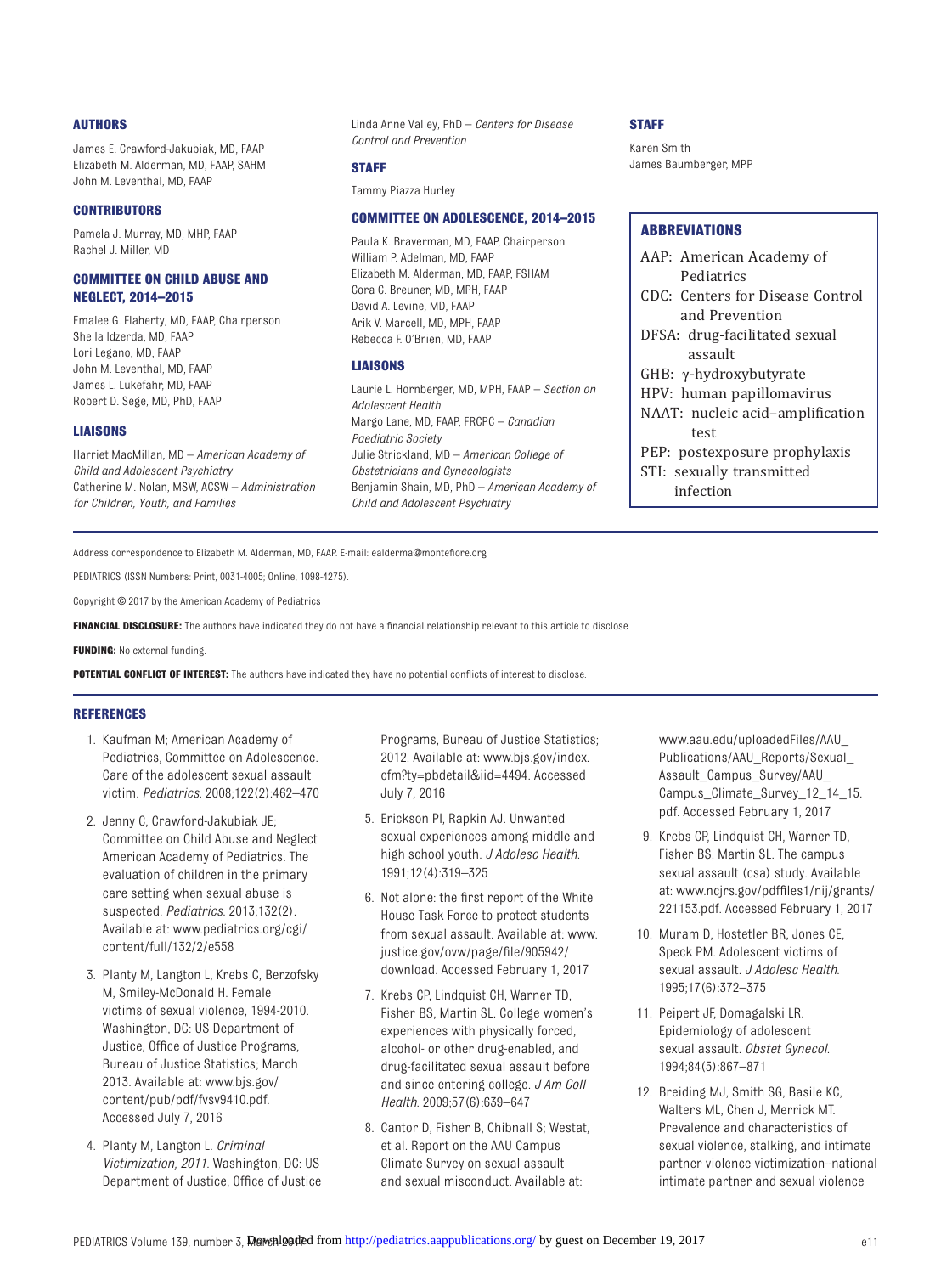survey, United States, 2011. *MMWR Surveill Summ*. 2014;63(8):1–18

- 13. Basile KC, Breiding MJ, Smith SG, et al. The National Intimate Partner and Sexual Violence Survey (NISVS): 2010 summary report. Available at: www.cdc.gov/violenceprevention/pdf/ nisvs\_report2010-a.pdf. Accessed February 1, 2017
- 14. Lacey HB, Roberts R. Sexual assault on men. *Int J STD AIDS*. 1991;2(4):258–260
- 15. Seifert SA. Substance use and sexual assault. *Subst Use Misuse*. 1999;34(6):935–945
- 16. Holmes WC, Slap GB. Sexual abuse of boys: definition, prevalence, correlates, sequelae, and management. *JAMA*. 1998;280(21):1855–1862
- 17. Heise LL. Reproductive freedom and violence against women: where are the intersections? *J Law Med Ethics*. 1993;21(2):206–216
- 18. Davis TC, Peck GQ, Storment JM. Acquaintance rape and the high school student. *J Adolesc Health*. 1993;14(3):220–224
- 19. Jones JSAC, Alexander C, Wynn BN, Rossman L, Dunnuck C. Why women don't report sexual assault to the police: the influence of psychosocial variables and traumatic injury. *J Emerg Med*. 2009;36(4):417–424
- 20. Negrusz A, Juhascik MP, Gaensslen RE. Estimate of the incidence of drugfacilitated sexual assault in the U.S. Available at: www.ncjrs.gov/pdffiles1/ nij/grants/212000.pdf. Accessed July 7, 2016
- 21. Lawyer S, Resnick H, Bakanic V, Burkett T, Kilpatrick D. Forcible, drug-facilitated, and incapacitated rape and sexual assault among undergraduate women. *J Am Coll Health*. 2010;58(5):453–460
- 22. Grossin C, Sibille I, Lorin de la Grandmaison G, Banasr A, Brion F, Durigon M. Analysis of 418 cases of sexual assault. *Forensic Sci Int*. 2003;131(2-3):125–130
- 23. Juhascik MP, Negrusz A, Faugno D, et al. An estimate of the proportion of drug-facilitation of sexual assault in four U.S. localities. *J Forensic Sci*. 2007;52(6):1396–1400
- 24. Eaton DK, Kann L, Kinchen S, et al; Centers for Disease Control and Prevention. Youth risk behavior surveillance - United States, 2011. *MMWR Surveill Summ*. 2012;61(4):1–162
- 25. National Institute on Drug Abuse. Monitoring the Future Study: trends in prevalence of various drugs. 2013. Available at: www. drugabusegov/ related-topics/trends-statistics/ monitoring-future/trends-inprevalence-various-drugs. Accessed July 7, 2016
- 26. National Institute on Drug Abuse. Drug Facts: high school and youth trends. Available at: www. drugabuse. gov/ publications/drugfacts/high-schoolyouth-trends. Accessed July 7, 2016
- 27. Rape, Abuse and Incest National Network. Available at: www.rainn.org. Accessed July 7, 2016
- 28. US Department of Justice. *A National Protocol for Sexual Assault Medical Forensic Examinations: Adults/ Adolescents*. 2nd ed. Washington, DC: US Department of Justice, Office on Violence Against Women; 2013
- 29. Schwartz RH, Weaver AB. Rohypnol, the date rape drug. *Clin Pediatr (Phila)*. 1998;37(5):321
- 30. Simmons MM, Cupp MJ. Use and abuse of flunitrazepam. Ann Pharmacother. 1998;32(1):117–119
- 31. Rickert VIWC, Wiemann CM. Date rape among adolescents and young adults. *J Pediatr Adolesc Gynecol*. 1998;11(4):167–175
- 32. Anglin D, Spears KL, Hutson HR. Flunitrazepam and its involvement in date or acquaintance rape. *Acad Emerg Med*. 1997;4(4):323–326
- 33. Snead OC III, Gibson KM. Gammahydroxybutyric acid. *N Engl J Med*. 2005;352(26):2721–2732
- 34. Quigley P, Lynch DM, Little M, Murray L, Lynch AM, O'Halloran SJ. Prospective study of 101 patients with suspected drink spiking. *Emerg Med Australas*. 2009;21(3):222–228
- 35. Du Mont J, Macdonald S, Rotbard N, et al. Drug-facilitated sexual assault in Ontario, Canada: toxicological and DNA findings. *J Forensic Leg Med.* 2010;17(6):333–338
- 36. Du Mont J, Macdonald S, Rotbard N, Asllani E, Bainbridge D, Cohen MM. Factors associated with suspected drug-facilitated sexual assault. *CMAJ*. 2009;180(5):513–519
- 37. Beynon CM, McVeigh C, McVeigh J, Leavey C, Bellis MA. The involvement of drugs and alcohol in drug-facilitated sexual assault: a systematic review of the evidence. *Trauma Violence Abuse*. 2008;9(3):178–188
- 38. ElSohly MA, Salamone SJ. Prevalence of drugs used in cases of alleged sexual assault. *J Anal Toxicol*. 1999;23(3):141–146
- 39. Slaughter L. Involvement of drugs in sexual assault. *J Reprod Med*. 2000;45(5):425–430
- 40. Scott-Ham M, Burton FC. Toxicological findings in cases of alleged drugfacilitated sexual assault in the United Kingdom over a 3-year period. *J Clin Forensic Med*. 2005;12(4):175–186
- 41. Hurley M, Parker H, Wells DL. The epidemiology of drug facilitated sexual assault. *J Clin Forensic Med*. 2006;13(4):181–185
- 42. Madea B, Musshoff F. Knock-out drugs: their prevalence, modes of action, and means of detection. *Dtsch Arztebl Int*. 2009;106(20):341–347
- 43. McBrierty D, Wilkinson A, Tormey W. A review of drug-facilitated sexual assault evidence: an Irish perspective. *J Forensic Leg Med*. 2013;20(4):189–197
- 44. Hindmarch I, ElSohly M, Gambles J, Salamone S. Forensic urinalysis of drug use in cases of alleged sexual assault. *J Clin Forensic Med*. 2001;8(4):197–205
- 45. Hall JA, Moore CB. Drug facilitated sexual assault--a review. *J Forensic Leg Med*. 2008;15(5):291–297
- 46. Parks KA, Fals-Stewart W. The temporal relationship between college women's alcohol consumption and victimization experiences. *Alcohol Clin Exp Res*. 2004;28(4):625–629
- 47. Abbey A, Buck PO, Zawacki T, Saenz C. Alcohol's effects on perceptions of a potential date rape. *J Stud Alcohol*. 2003;64(5):669–677
- 48. Abbey A, Clinton-Sherrod AM, McAuslan P, Zawacki T, Buck PO. The relationship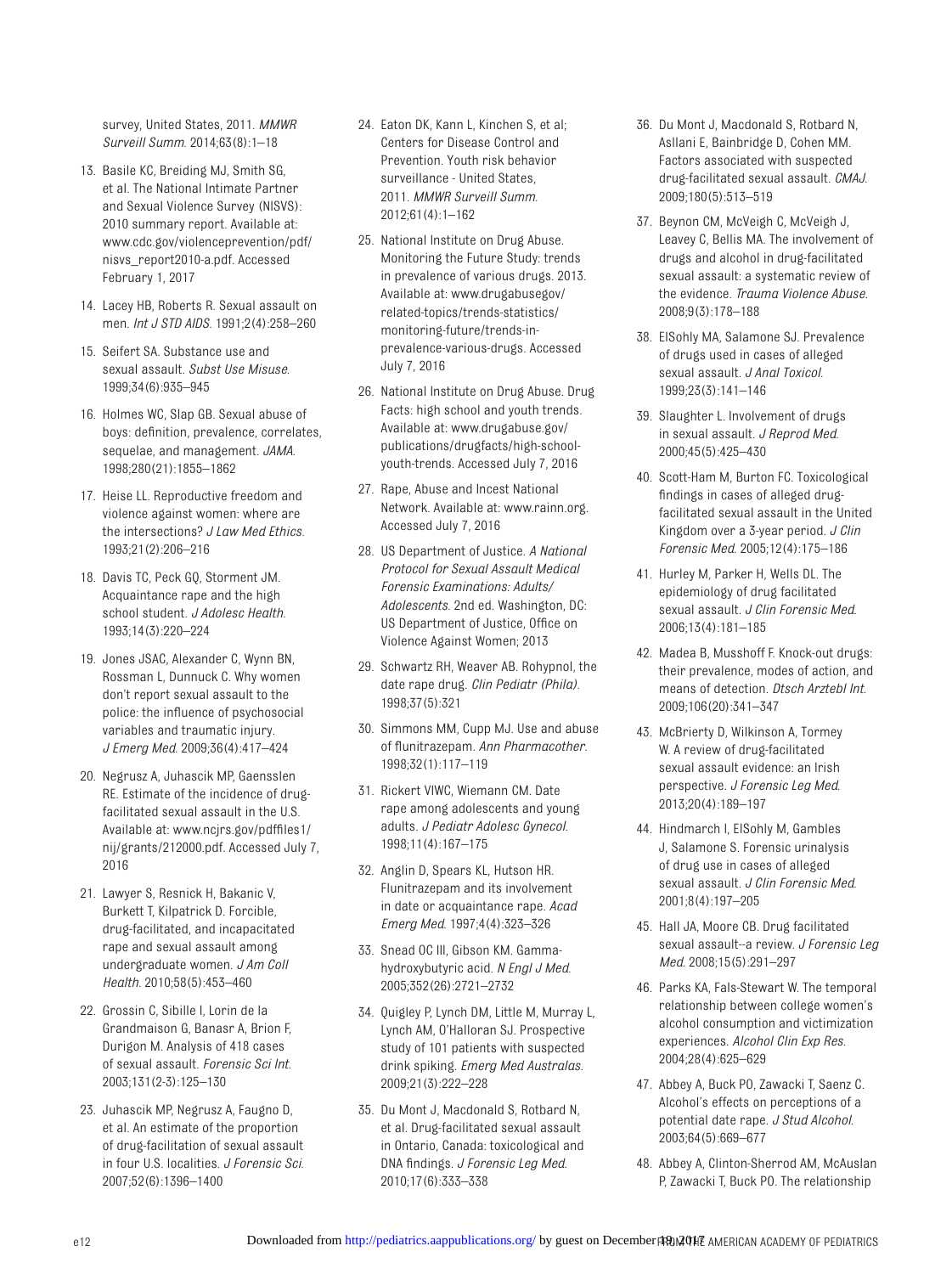between the quantity of alcohol consumed and the severity of sexual assaults committed by college men. *J Interpers Violence*. 2003;18(7):813–833

- 49. US Department of Health and Human Services, Office on Women's Health. Sexual assault. Available at: www. womenshealth.gov/publications/ourpublications/fact-sheet/sexual-assault. html. Accessed July 7, 2016
- 50. Quint EH. Gynecological health care for adolescents with developmental disabilities. *Adolesc Med*. 1999;10(2):221–229, vi
- 51. American College of Obstetricians and Gynecologists. *Reproductive Health Care for Adolescents With Disabilities. Supplement to Guidelines for Adolescent Health Care*. 2nd ed. Washington, DC: American College of Obstetricians and Gynecologists; 2012
- 52. Harrell E. *Crime Against Persons With Disabilities, 2009-2011 - Statistical Tables*. Washington, DC: US Department of Justice, Office of Justice Programs. Bureau of Justice Statistics; 2012. Available at: www.bjs.gov/index.cfm? ty=pbdetail&iid= 4574. Accessed July 7, 2016
- 53. Mitra M, Mouradian VE, Diamond M. Sexual violence victimization against men with disabilities. *Am J Prev Med*. 2011;41(5):494–497
- 54. Disabled Persons Protection Commission, Massachusetts Department of Health. Prevalence of violence. Available at: www. mass. gov/ dppc/abuse-recognize/prevalence-ofviolence. html. Accessed July 7, 2016
- 55. Sobsey D, Mansell S. Sexual abuse patterns of children with disabilities. *Intl J Child Rts*. 1994;2:96–100
- 56. Ticoll M, Panitch M. Opening the doors: addressing the sexual abuse of women with an intellectual disability. *Can Woman Stud*. 1993;13(4):84–87
- 57. Casteel C, Martin SL, Smith JB, Gurka KK, Kupper LL. National study of physical and sexual assault among women with disabilities. *Inj Prev*. 2008;14(2):87–90
- 58. Brownlie EBJA, Jabbar A, Beitchman J, Vida R, Atkinson L. Language impairment and sexual assault of girls and women: findings from a

community sample. *J Abnorm Child Psychol*. 2007;35(4):618–626

- 59. Davis L. People with intellectual disabilities and sexual violence. Washington, DC: The Arc; 2009. Available at www.thearc.org/whatwe-do/resources/fact-sheets/sexualviolence. Accessed July 7, 2016
- 60. Balderian N. Sexual abuse of people with developmental disabilities. *Sex Disabil*. 1991;9(4):323–335
- 61. Valenti-Hein D, Schwartz LD. *The Sexual Abuse Interview for Those With Developmental Disabilities*. Santa Barbara, CA: James Stanfield Co; 1995
- 62. Sobsey D, Doe T. Patterns of sexual abuse and assault. *Sex Disabil*. 1991;9(3):243–259
- 63. Kaufman M, Silverberg C, Odette F. *The Ultimate Guide to Sex and Disability*. Minneapolis, MN: Cleis Press; 2005
- 64. Institute R. *Violence and People with Disabilities: A Review of Literature*. Ottawa, Ontario: National Clearinghouse on Family Violence; 1994
- 65. Wacker J, Macy R, Barger E, Parish S. Sexual assault prevention for women with intellectual disabilities: a critical review of the evidence. *Intellect Dev Disabil*. 2009;47(4):249–262
- 66. Greenbaum J, Crawford-Jakubiak JE; Committee on Child Abuse and Neglect. Child sex trafficking and commercial sexual exploitation: health care needs of victims. *Pediatrics*. 2015;135(3):566–574
- 67. US Department of Health and Human Services. Statutory rape: a guide to state laws and reporting requirements. Summary of current state laws, December 2014. Available at: https:// aspe. hhs. gov/ report/ statutory-rape-guide-state-laws-andreporting-requirements-summarycurrent-state-laws. Accessed July 7, 2016
- 68. Jones RKPA, Purcell A, Singh S, Finer LB. Adolescents' reports of parental knowledge of adolescents' use of sexual health services and their reactions to mandated parental notification for prescription contraception. *JAMA*. 2005;293(3):340–348
- 69. American Academy of Pediatrics, Committee on Adolescence. The

adolescent's right to confidential care when considering abortion. *Pediatrics*. 1996;97(5):746–751

- 70. Ford CA, Millstein SG. Delivery of confidentiality assurances to adolescents by primary care physicians. *Arch Pediatr Adolesc Med*. 1997;151(5):505–509
- 71. Donovan P. Can statutory rape laws be effective in preventing adolescent pregnancy? *Fam Plann Perspect*. 1997;29(1):30–34, 40
- 72. Child Welfare Information Gateway. State statutes: searchable online database. Available at: www. childwelfaregov/topics/systemwide/ laws-policies/state/. Accessed July 7, 2016
- 73. American College of Obstetricians and Gynecologists. Committee on Health Care for Underserved Women. Committee opinion no. 499: Sexual assault. *Obstet Gynecol*. 2011;118(2 Pt 1):396–399
- 74. Petter LM, Whitehill DL. Management of female sexual assault. *Am Fam Phys*. 1998;58(4):920–926
- 75. Linden JA. Clinical practice. Care of the adult patient after sexual assault. *N Engl J Med*. 2011;365(9):834–841
- 76. Campbell R, Bybee D. Emergency medical services for rape victims: detecting the cracks in service delivery. *Womens Health*. 1997;3(2):75–101
- 77. American College of Emergency Physicians. *Evaluation and Management of the Sexually Assaulted or Sexually Abused Patient*. Dallas, TX: American College of Emergency Physicians; 1999
- 78. Hall A, Ballantyne J. Novel Y-STR typing strategies reveal the genetic profile of the semen donor in extended interval post-coital cervicovaginal samples. *Forensic Sci Int*. 2003;136(1-3):58–72
- 79. Centers for Disease Control and Prevention. 2015 Sexually transmitted diseases treatment guidelines: sexual assault and abuse and STDs. Available at: www.cdc.gov/std/tg2015/sexualassault. htm. Accessed July 7, 2016
- 80. Center for Adolescent Health and the Law. *State Minor Consent Laws: A Summary*. 3rd ed. Chapel Hill, NC: Center for Adolescent Health and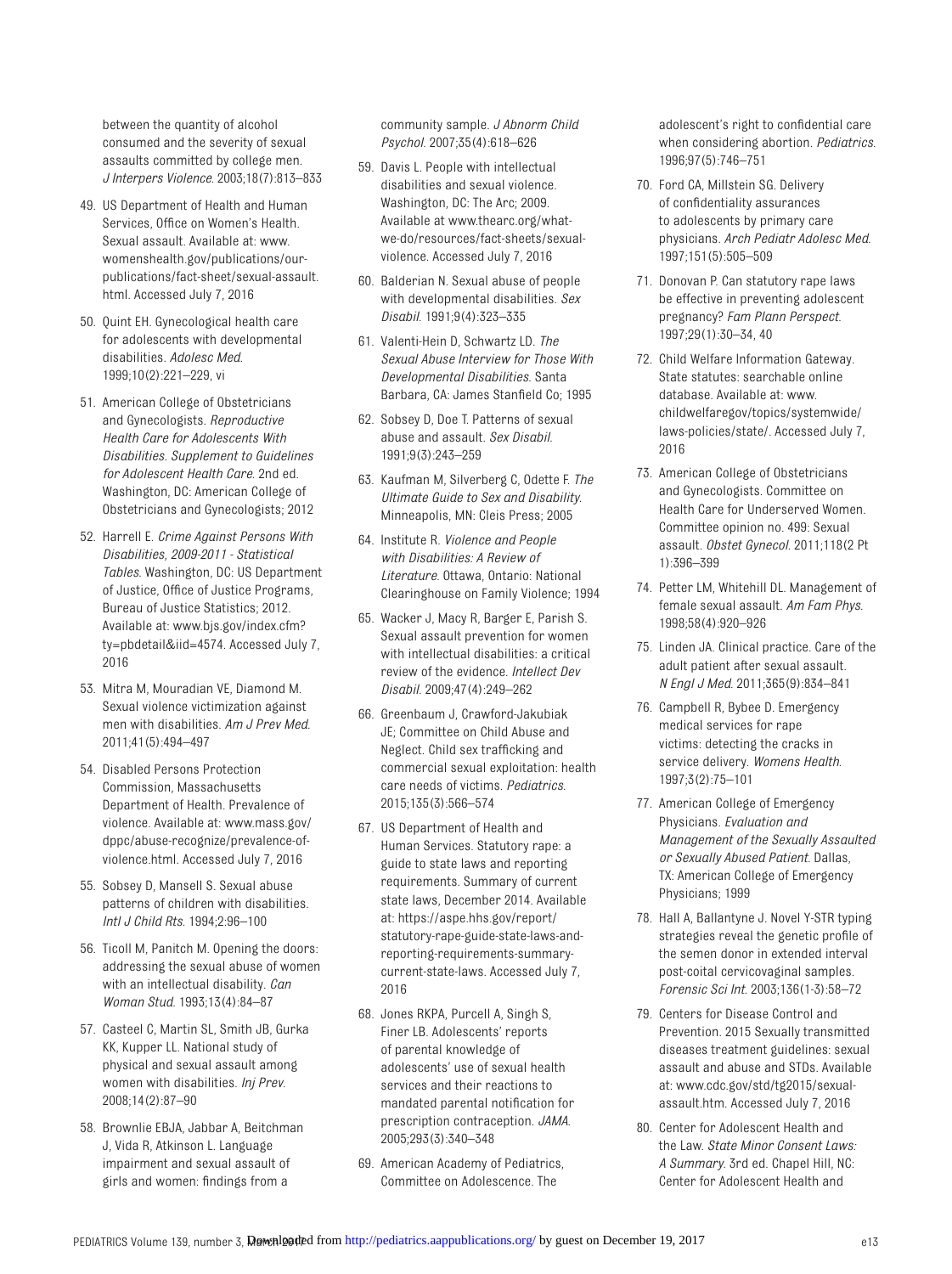the Law; 2010. Available at: www. freelists.org/archives/hilac/02-2014/ pdftRo8tw89mb. pdf. Accessed July 7, 2016

- 81. Biggs M, Stermac LE, Divinsky M. Genital injuries following sexual assault of women with and without prior sexual intercourse experience. *CMAJ*. 1998;159(1):33–37
- 82. Lenahan LC, Ernst A, Johnson B. Colposcopy in evaluation of the adult sexual assault victim. *Am J Emerg Med*. 1998;16(2):183–184
- 83. Slaughter L, Brown CR, Crowley S, Peck R. Patterns of genital injury in female sexual assault victims. *Am J Obstet Gynecol*. 1997;176(3):609–616
- 84. Mears CJ, Heflin AH, Finkel MA, Deblinger E, Steer RA. Adolescents' responses to sexual abuse evaluation including the use of video colposcopy. *J Adolesc Health*. 2003;33(1):18–24
- 85. Kellogg ND, Menard SW, Santos A. Genital anatomy in pregnant adolescents: "normal" does not mean "nothing happened". *Pediatrics*. 2004;113(1 pt 1). Available at: www. pediatrics.org/cgi/content/full/113/1/ e67
- 86. Heger A, Ticson L, Velasquez O, Bernier R. Children referred for possible sexual abuse: medical findings in 2384 children. *Child Abuse Negl*. 2002;26(6-7):645–659
- 87. White C, McLean I. Adolescent complainants of sexual assault; injury patterns in virgin and nonvirgin groups. *J Clin Forensic Med*. 2006;13(4):172–180
- 88. Adams JA, Girardin B, Faugno D. Adolescent sexual assault: documentation of acute injuries using photo-colposcopy. *J Pediatr Adolesc Gynecol*. 2001;14(4):175–180
- 89. Association AM. *Strategies for the Treatment and Prevention of Sexual Assault*. Chicago, IL: American Medical Association; 1995
- 90. Louis Harris and Associates. *In Their Own Words: Adolescent Girls Discuss Health and Healthcare Issues*. New York, NY: Commonwealth Fund; 1997
- 91. Koval JE. Violence in dating relationships. *J Pediatr Health Care*. 1989;3(6):298–304
- 92. Boxley J, Lawrance L, Gruchow H. A preliminary study of eighth grade students' attitudes toward rape myths and women's roles. *J Sch Health*. 1995;65(3):96–100
- 93. Parrot A. Acquaintance rape among adolescents. *J Soc Work Hum Sex*. 1989;8(1):47–61
- 94. Small SA, Kerns D. Unwanted sexual activity among peers during early and middle adolescence: incidence and risk factors. *J Marriage Fam*. 1993;55(4):941–952
- 95. Kellogg ND, Hoffman TJ. Unwanted and illegal sexual experiences in childhood and adolescence. *Child Abuse Negl*. 1995;19(12):1457–1468
- 96. Shrier LA, Pierce JD, Emans SJ, DuRant RH. Gender differences in risk behaviors associated with forced or pressured sex. *Arch Pediatr Adolesc Med*. 1998;152(1):57–63
- 97. Miller BC, Monson BH, Norton MC. The effects of forced sexual intercourse on white female adolescents. *Child Abuse Negl*. 1995;19(10):1289–1301
- 98. Nagy S, DiClemente R, Adcock AG. Adverse factors associated with forced sex among southern adolescent girls. *Pediatrics*. 1995;96(5 pt 1):944–946
- 99. Boyer D, Fine D. Sexual abuse as a factor in adolescent pregnancy and child maltreatment. *Fam Plann Perspect*. 1992;24(1):4–11, 19
- 100. Moore KA, Nord CW, Peterson JL. Nonvoluntary sexual activity among adolescents. *Fam Plann Perspect*. 1989;21(3):110–114
- 101. Smith M, Besharov D, Gardiner K, Hoff T. *Early Sexual Experiences: How Voluntary? How Violent?* Menlo Park, CA: Henry J. Kaiser Family Foundation; 1996
- 102. Taylor D, Chavez G, Chabra A, Boggess J. Risk factors for adult paternity in births to adolescents. *Obstet Gynecol*. 1997;89(2):199–205
- 103. Anderson L, Hayden BM, Tomasula JL. Sexual assault, overweight and suicide attempts in US adolescents. *Suicide Life Threat Behav*. 2015;45(5):529–540
- 104. Dowd MD, Sege RD; Council on Injury, Violence, and Poison Prevention Executive Committee, American Academy of Pediatrics. Firearm-related

injuries affecting the pediatric population. *Pediatrics*. 2012;130(5). Available at: www.pediatrics.org/cgi/ content/full/130/5/e1416

- 105. Holmes MM, Resnick HS, Kilpatrick DG, Best CL. Rape-related pregnancy: estimates and descriptive characteristics from a national sample of women. *Am J Obstet Gynecol*. 1996;175(2):320–324; discussion 324–325
- 106. Stewart FH, Trussell J. Prevention of pregnancy resulting from rape: a neglected preventive health measure. *Am J Prev Med*. 2000;19(4):228–229
- 107. McFarlane J. Pregnancy following partner rape: what we know and what we need to know. *Trauma Violence Abuse*. 2007;8(2):127–134
- 108. Miller E, Decker MR, McCauley HL, et al. A family planning clinic partner violence intervention to reduce risk associated with reproductive coercion. *Contraception*. 2011;83(3):274–280
- 109. Gottschall JA, Gottschall TA. Are per-incident rape-pregnancy rates higher than per-incident consensual pregnancy rates? *Hum Nat*. 2003;14(1):1–20
- 110. Committee on Adolescence. Emergency contraception. *Pediatrics*. 2012;130(6):1174–1182
- 111. Lamba H, Murphy SM. Sexual assault and sexually transmitted infections: an updated review. *Int J STD AIDS*. 2000;11(8):487–491
- 112. Centers for Disease Control and Prevention. Recommendations for the laboratory-based detection of *Chlamydia trachomatis* and *Neisseria gonorrhoeae*—2014. *MMWR Recomm Rep*. 2014;63(RR-2):1–19
- 113. Glaser JB, Hammerschlag MR, McCormack WM. Sexually transmitted diseases in victims of sexual assault. *N Engl J Med*. 1986;315(10):625–627
- 114. Glaser JB, Schachter J, Benes S, Cummings M, Frances CA, McCormack WM. Sexually transmitted diseases in postpubertal female rape victims. *J Infect Dis*. 1991;164(4):726–730
- 115. Jenny C, Hooton TM, Bowers A, et al. Sexually transmitted diseases in victims of rape. *N Engl J Med*. 1990;322(11):713–716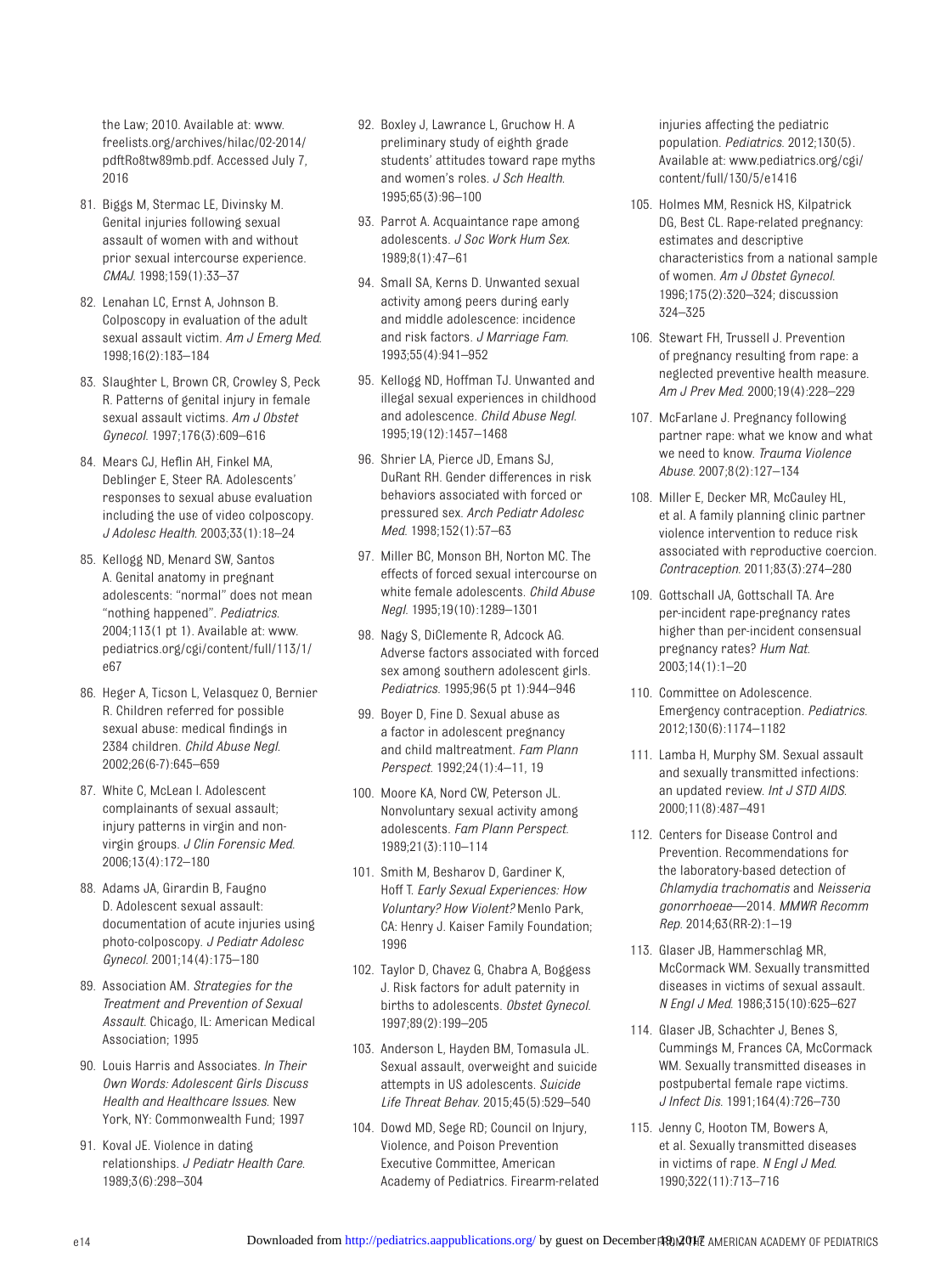- 116. Mein JK, Palmer CM, Shand MC, et al. Management of acute adult sexual assault. *Med J Aust*. 2003;178(5):226–230
- 117. American Academy of Pediatrics. Human papillomaviruses. In: Kimberlin DW, Brady MT, Jackson MA, Long SS, eds. *Red Book: 2015 Report of the Committee on Infectious Diseases*. Elk Grove Village, IL: American Academy of Pediatrics; 2015:576–583
- 118. Albert J, Wahlberg J, Leitner T, Escanilla D, Uhlén M. Analysis of a rape case by direct sequencing of the human immunodeficiency virus type 1 pol and gag genes. *J Virol*. 1994;68(9):5918–5924
- 119. Murphy S, Kitchen V, Harris JR, Forster SM. Rape and subsequent seroconversion to HIV. *BMJ*. 1989;299(6701):718
- 120. Bamberger JD, Waldo CR, Gerberding JL, Katz MH. Postexposure prophylaxis for human immunodeficiency virus (HIV) infection following sexual assault. *Am J Med*. 1999;106(3):323–326
- 121. Thomas A, Forster G, Robinson A, Rogstad K; Clinical Effectiveness Group (Association of Genitourinary Medicine and the Medical Society for the Study of Venereal Diseases). National guideline for the management of suspected sexually transmitted infections in children and young people. *Sex Transm Infect*. 2002;78(5):324–331
- 122. Holmes MM, Resnick HS, Frampton D. Follow-up of sexual assault victims. *Am J Obstet Gynecol*. 1998;179(2):336–342
- 123. Parekh V, Brown CB. Follow up of patients who have been recently sexually assaulted. *Sex Transm Infect*. 2003;79(4):349
- 124. Ackerman DR, Sugar NF, Fine DN, Eckert LO. Sexual assault victims: factors associated with follow-up care. *Am J Obstet Gynecol*. 2006;194(6):1653–1659
- 125. Gavril AR, Kellogg ND, Nair P. Value of follow-up examinations of children and adolescents evaluated for sexual abuse and assault. *Pediatrics*. 2012;129(2):282–289
- 126. Olshen E, Hsu K, Woods ER, Harper M, Harnisch B, Samples CL. Use of human immunodeficiency virus postexposure prophylaxis in adolescent sexual

assault victims. *Arch Pediatr Adolesc Med*. 2006;160(7):674–680

- 127. Wiebe ER, Comay SE, McGregor M, Ducceschi S. Offering HIV prophylaxis to people who have been sexually assaulted: 16 months' experience in a sexual assault service. *CMAJ*. 2000;162(5):641–645
- 128. U.S. Public Health Service. Updated U.S. Public Health Service guidelines for the management of occupational exposures to HBV, HCV, and HIV and recommendations for postexposure prophylaxis. *MMWR Recomm Rep*. 2001;50(RR-11):1–52
- 129. Kuhar DT, Henderson DK, Struble KA, et al; US Public Health Service Working Group. Updated US Public Health Service guidelines for the management of occupational exposures to human immunodeficiency virus and recommendations for postexposure prophylaxis [published correction appears in *Infect Control Hosp Epidemiol*. 2013;34(11):1238]. *Infect Control Hosp Epidemiol*. 2013;34(9):875–892
- 130. Havens PL; American Academy of Pediatrics Committee on Pediatric AIDS. Postexposure prophylaxis in children and adolescents for nonoccupational exposure to human immunodefi ciency virus. *Pediatrics*. 2003;111(6 pt 1):1475–1489
- 131. Breslau N. The epidemiology of trauma, PTSD, and other posttrauma disorders. *Trauma Violence Abuse*. 2009;10(3):198–210
- 132. Meltzer-Brody S, Hartmann K, Miller WC, Scott J, Garrett J, Davidson J. A brief screening instrument to detect posttraumatic stress disorder in outpatient gynecology. *Obstet Gynecol*. 2004;104(4):770–776
- 133. Saywitz KJ, Mannarino AP, Berliner L, Cohen JA. Treatment for sexually abused children and adolescents. *Am Psychol*. 2000;55(9):1040–1049
- 134. Vickio CJ, Hoffman BA, Yarris E. Combating sexual offenses on the college campus: keys to success. *J Am Coll Health*. 1999;47(6):283–286
- 135. Scarce M. Same-sex rape of male college students. *J Am Coll Health*. 1997;45(4):171–173
- 136. Holmes MM. The primary health care provider's role in sexual assault prevention. *Womens Health Issues*. 1995;5(4):224–232
- 137. World Health Organization/London School of Hygiene and Tropical Medicine. *Preventing Intimate Partner and Sexual Violence Against Women: Taking Action and Generating Evidence*. Geneva, Switzerland: World Health Organization; 2010
- 138. DeGue S, Valle LA, Holt MK, Massetti GM, Matjasko JL, Tharp AT. A systematic review of primary prevention strategies for sexual violence perpetration. *Aggress Violent Behav*. 2014;19(4):346–362
- 139. Fellmeth GL, Heffernan C, Nurse J, Habibula S, Sethi D. Educational and skills-based interventions for preventing relationship and dating violence in adolescents and young adults. *Cochrane Database Syst Rev*. 2013;(6):CD004534
- 140. Foshee VA, Bauman KE, Arriaga XB, Helms RW, Koch GG, Linder GF. An evaluation of Safe Dates, an adolescent dating violence prevention program. *Am J Public Health*. 1998;88(1):45–50
- 141. Taylor BG, Stein ND, Mumford EA, Woods D. Shifting Boundaries: an experimental evaluation of a dating violence prevention program in middle schools. *Prev Sci*. 2013;14(1):64–76
- 142. Foshee VA, Bauman KE, Ennett ST, Linder GF, Benefield T, Suchindran C. Assessing the long-term effects of the Safe Dates program and a booster in preventing and reducing adolescent dating violence victimization and perpetration. *Am J Public Health*. 2004;94(4):619–624
- 143. Foshee VA, Bauman KE, Ennett ST, Suchindran C, Benefield T, Linder GF. Assessing the effects of the dating violence prevention program "safe dates" using random coefficient regression modeling. *Prev Sci*. 2005;6(3):245–258
- 144. Campus Sexual Assault Elimination Act. The Violence Against Women Reauthorization Act of 2013, Pub L No. 113–4, §304, 127 Stat 54, 89–92 (to be codified at 20 USC §1092(f))
- 145. Katz J, Moore J. Bystander education training for campus sexual assault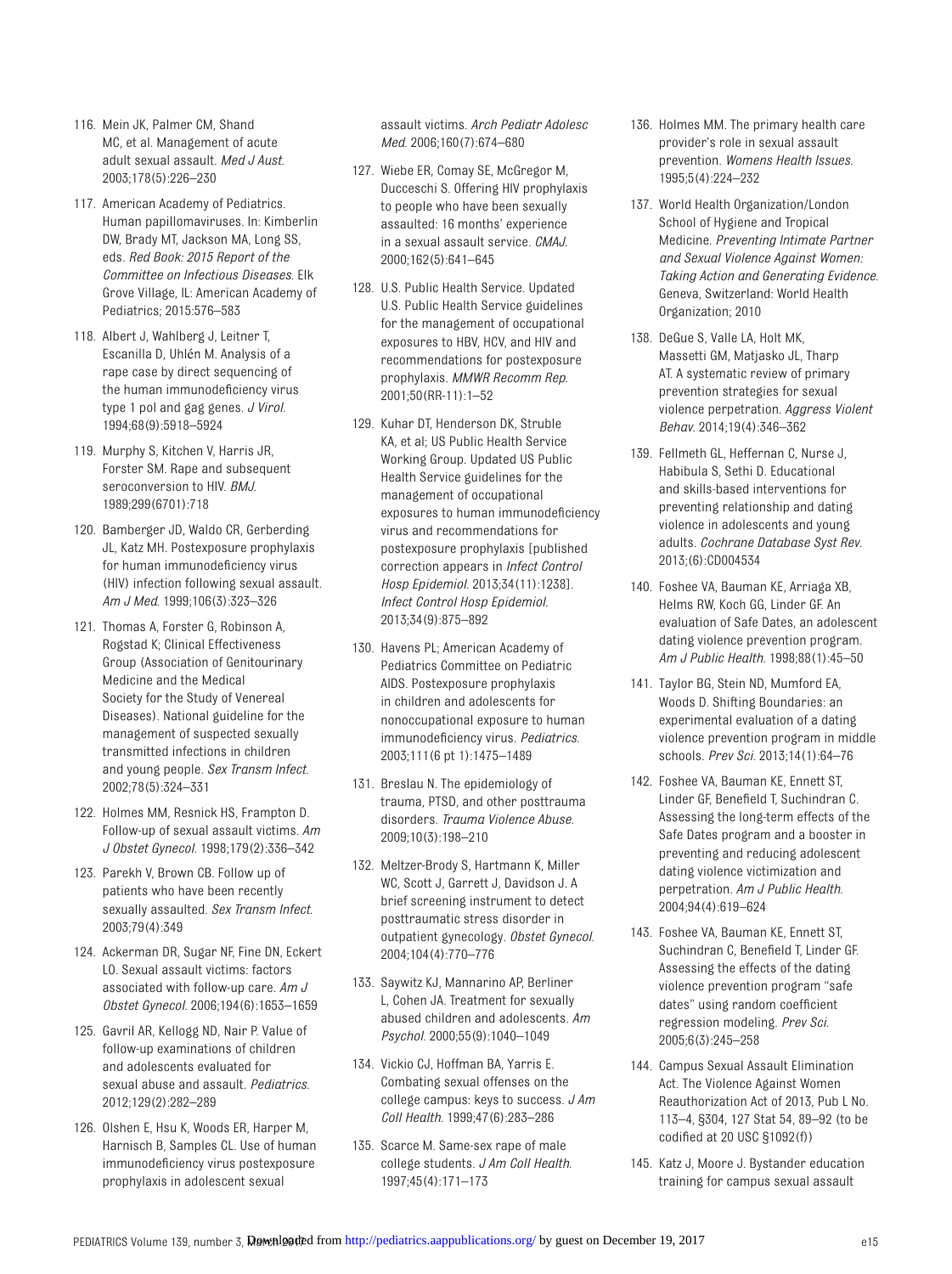prevention: an initial meta-analysis. *Violence Vict*. 2013;28(6):1054–1067

 146. Coker AL, Fisher BS, Bush HM, et al. Evaluation of the Green Dot bystander intervention to reduce interpersonal

violence among college students across three campuses. *Violence Against Women*. 2015;21(12):1507–1527

 147. Salazar LF, Vivolo-Kantor A, Hardin J, Berkowitz A. A web-based

sexual violence bystander intervention for male college students: randomized controlled trial. *J Med Internet Res*. 2014;16(9):e203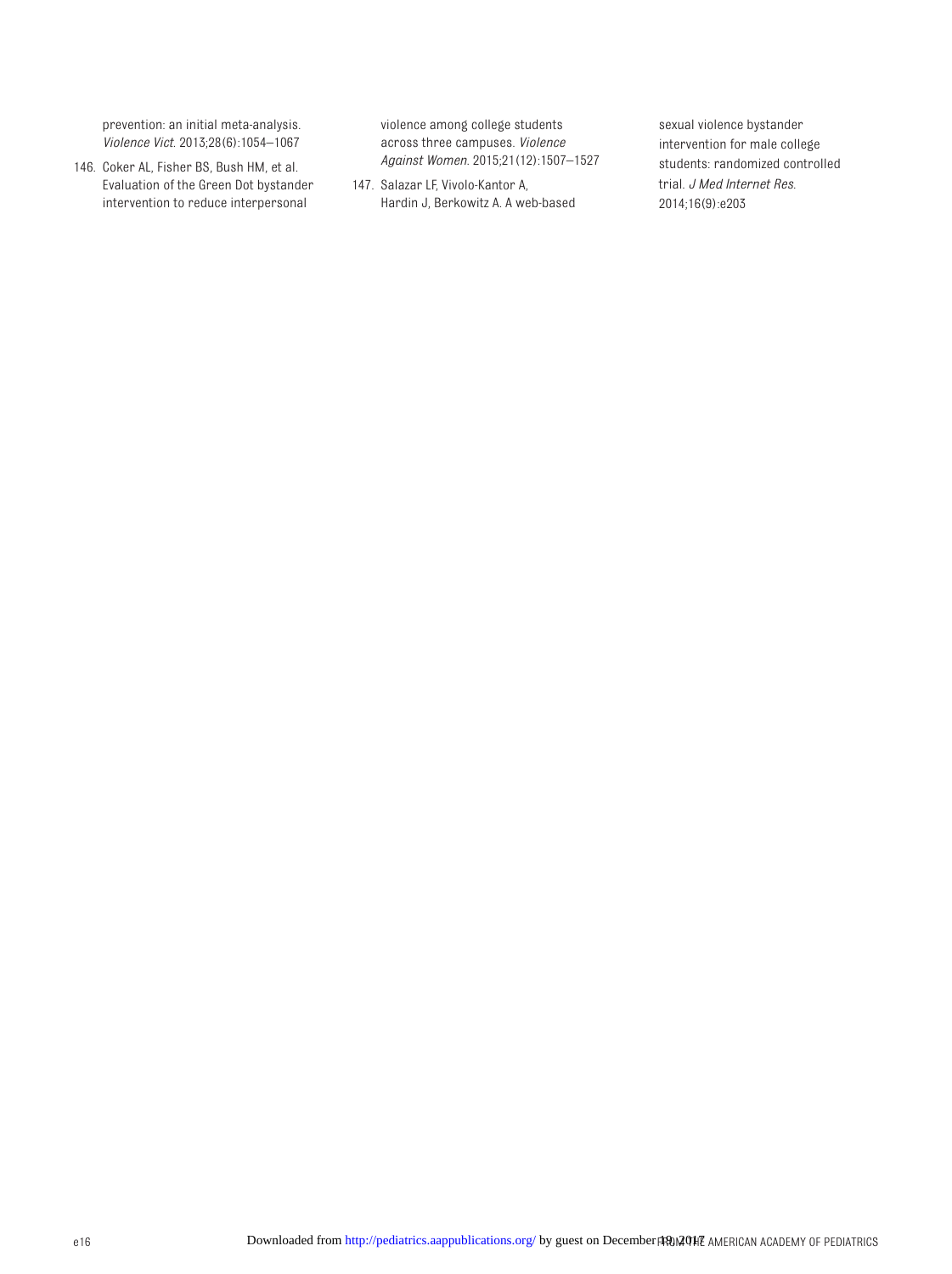#### **Care of the Adolescent After an Acute Sexual Assault**

#### *Pediatrics* 2017;139; ADOLESCENCE COMMITTEE ON CHILD ABUSE AND NEGLECT and COMMITTEE ON James E. Crawford-Jakubiak, Elizabeth M. Alderman, John M. Leventhal,

DOI: 10.1542/peds.2016-4243 originally published online February 27, 2017;

| Updated Information $\&$<br><b>Services</b> | including high resolution figures, can be found at:<br>http://pediatrics.aappublications.org/content/139/3/e20164243                                                                                                                                                                                                                                                                                                                                                                                                                                                                                                                      |
|---------------------------------------------|-------------------------------------------------------------------------------------------------------------------------------------------------------------------------------------------------------------------------------------------------------------------------------------------------------------------------------------------------------------------------------------------------------------------------------------------------------------------------------------------------------------------------------------------------------------------------------------------------------------------------------------------|
| <b>References</b>                           | This article cites 117 articles, 17 of which you can access for free at:<br>http://pediatrics.aappublications.org/content/139/3/e20164243.full#re<br>$f-list-1$                                                                                                                                                                                                                                                                                                                                                                                                                                                                           |
| <b>Subspecialty Collections</b>             | This article, along with others on similar topics, appears in the<br>following collection(s):<br><b>Current Policy</b><br>http://classic.pediatrics.aappublications.org/cgi/collection/current_po<br>licy<br><b>Committee on Adolescence</b><br>http://classic.pediatrics.aappublications.org/cgi/collection/committee<br>_on_adolescence<br><b>Committee on Child Abuse and Neglect</b><br>http://classic.pediatrics.aappublications.org/cgi/collection/committee<br>_on_child_abuse_and_neglect<br><b>Adolescent Health/Medicine</b><br>http://classic.pediatrics.aappublications.org/cgi/collection/adolescent<br>_health:medicine_sub |
| <b>Permissions &amp; Licensing</b>          | Information about reproducing this article in parts (figures, tables) or<br>in its entirety can be found online at:<br>https://shop.aap.org/licensing-permissions/                                                                                                                                                                                                                                                                                                                                                                                                                                                                        |
| <b>Reprints</b>                             | Information about ordering reprints can be found online:<br>http://classic.pediatrics.aappublications.org/content/reprints                                                                                                                                                                                                                                                                                                                                                                                                                                                                                                                |

. 60007. Copyright © 2017 by the American Academy of Pediatrics. All rights reserved. Print ISSN: American Academy of Pediatrics, 141 Northwest Point Boulevard, Elk Grove Village, Illinois, has been published continuously since . Pediatrics is owned, published, and trademarked by the Pediatrics is the official journal of the American Academy of Pediatrics. A monthly publication, it

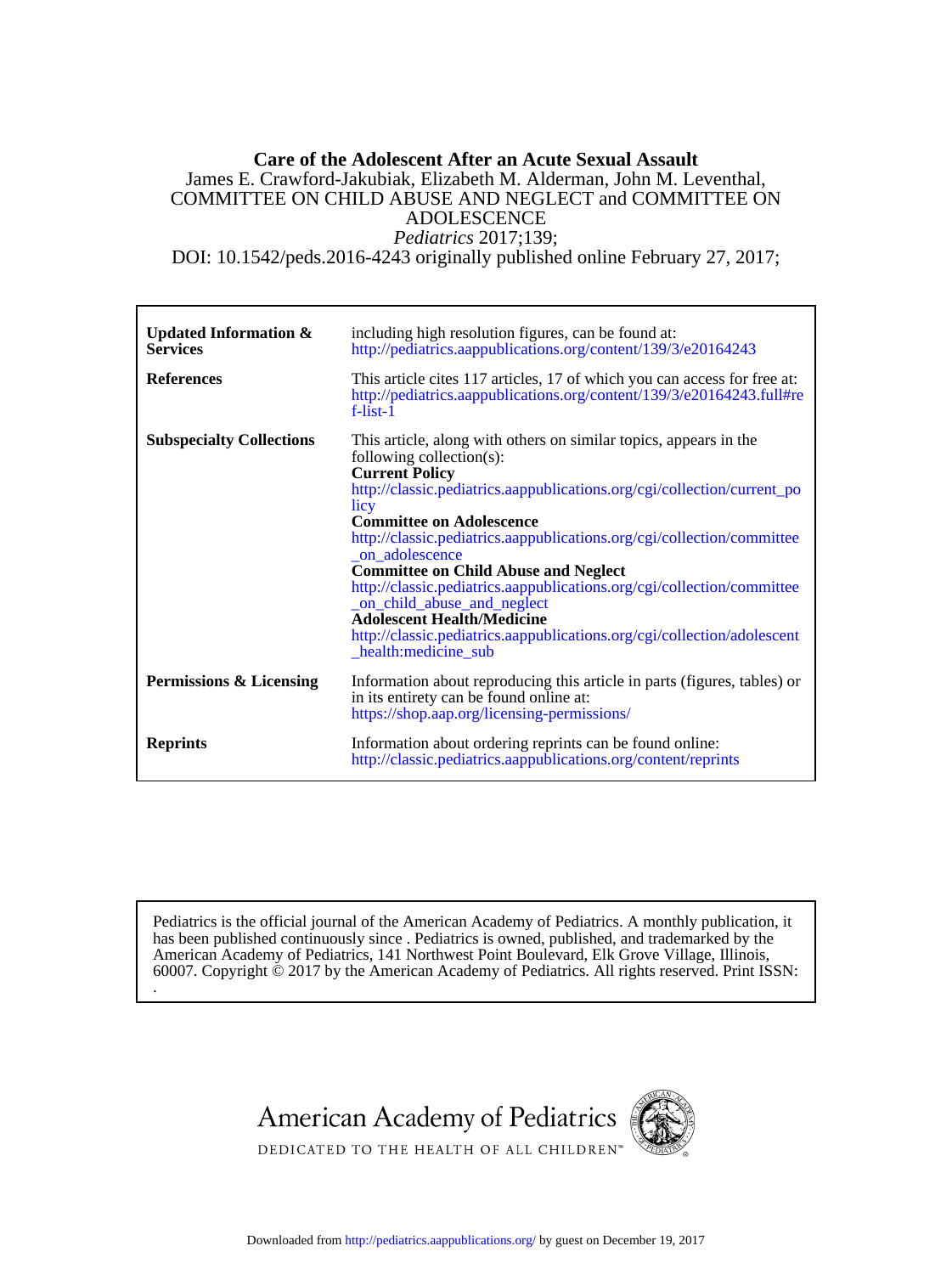### ERRATA

#### Crawford-Jakubiak JE, Alderman EM, Leventhal JM, AAP COMMITTEE ON CHILD ABUSE AND NEGLECT, AAP COMMITTEE ON ADOLESCENCE. Care of the Adolescent After an Acute Sexual Assault. Pediatrics. 2017;139(3):e20164243

In the American Academy of Pediatrics clinical report "Care of the Adolescent After an Acute Sexual Assault," (Pediatrics 2017;139(3):e20164243), it states that there are no current recommendations from the Centers for Disease Control and Prevention (CDC) regarding immunization against human papillomavirus (HPV) in the context of sexual assault. However, the 2014 HPV vaccination recommendations from the Advisory Committee on Immunization Practices (ACIP; <https://www.cdc.gov/mmwr/pdf/rr/rr6305.pdf>) recommend HPV vaccination beginning at age 9 years for children and youth with any history of sexual abuse or assault who have not initiated or completed the series. Females and males who are victims of sexual abuse or assault should receive HPV vaccine through the recommended ages if they have not been vaccinated. Although HPV vaccine will not protect against progression of infection already acquired or promote clearance of the infection, the vaccine protects against vaccine types not yet acquired The vaccine should be administered to sexual assault survivors in a 2- or 3-dose schedule, based on the age at initiation of the HPV vaccination series, per ACIP/CDC/AAP recommendations ([https://www.cdc.gov/](https://www.cdc.gov/mmwr/volumes/65/wr/mm6549a5.htm) [mmwr/volumes/65/wr/mm6549a5.htm](https://www.cdc.gov/mmwr/volumes/65/wr/mm6549a5.htm) and [https://www.cdc.gov/std/tg2015/](https://www.cdc.gov/std/tg2015/sexual-assault.htm) [sexual-assault.htm](https://www.cdc.gov/std/tg2015/sexual-assault.htm)).

doi:10.1542/peds.2017-0958